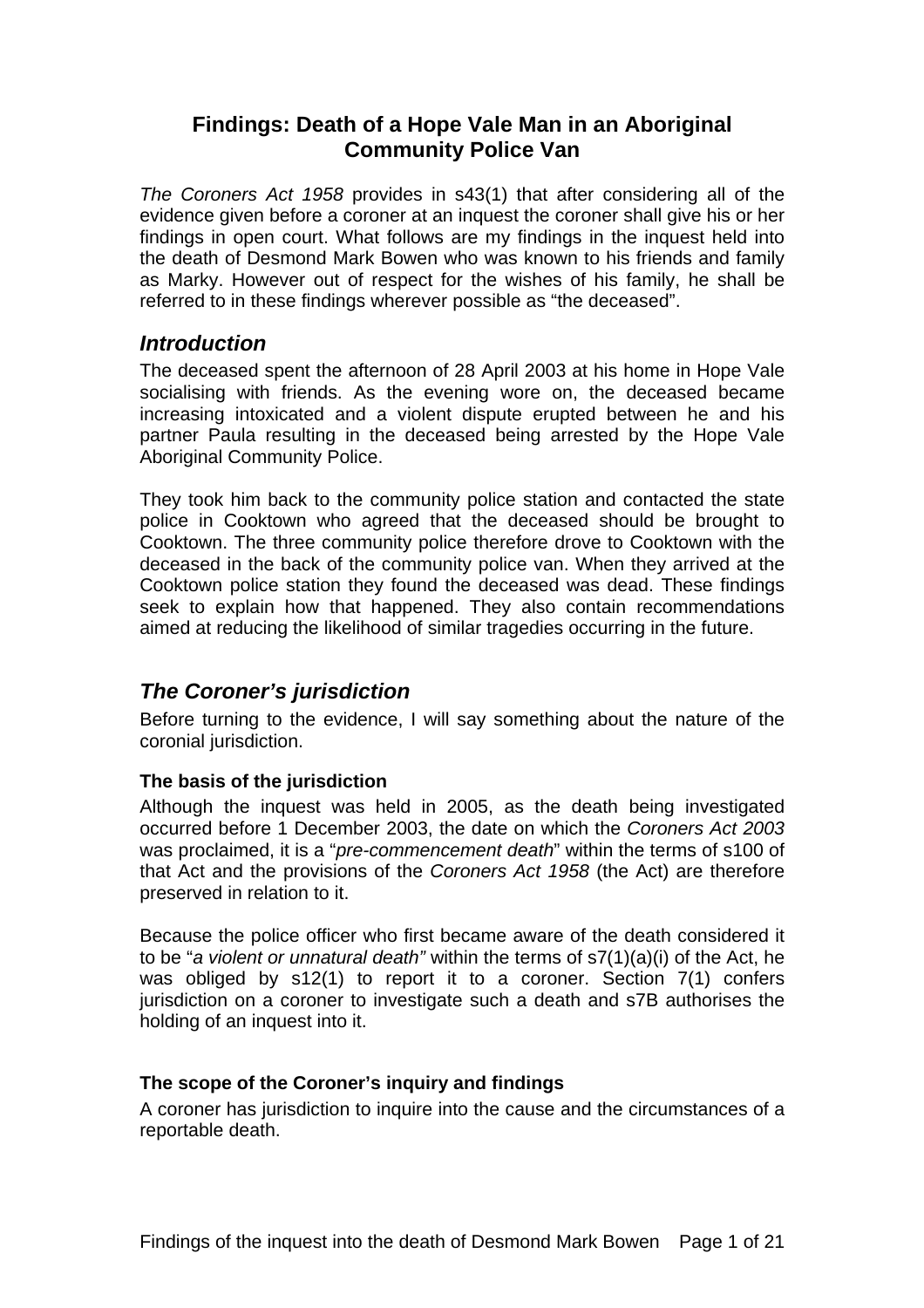The Act, in s24, provides that where an inquest is held, it shall be for the purpose of establishing as far as practicable:-

- $\bullet$  the fact that a person has died.
- the identity of the deceased.
- when, where and how the death occurred, and
- whether anyone should be charged with a criminal offence alleging he/she caused the death.

After considering all of the evidence presented at the inquest, findings must be given in relation to each of those matters to the extent that they are able to be proved.

An inquest is not a trial between opposing parties but an inquiry into the death. In a leading English case it was described in this way:

*It is an inquisitorial process, a process of investigation quite unlike a criminal trial where the prosecutor accuses and the accused defends… The function of an inquest is to seek out and record as many of the facts concerning the death as the public interest requires.*<sup>1</sup>

The focus is on discovering what happened, not on ascribing guilt, attributing blame or apportioning liability. The purpose is to inform the family and the public of how the death occurred with a view to reducing the likelihood of similar deaths. As a result, the Act authorises a coroner to make preventive recommendations<sup>2</sup>, referred to as "*riders*" but prohibits findings or riders being framed in a way that appears to determine questions of civil liability or suggests a person is guilty of any criminal offence. $3$ 

#### **The admissibility of evidence and the standard of proof**

Proceedings in a coroner's court are not bound by the rules of evidence because s34 of the Act provides that "*the coroner may admit any evidence the coroner thinks fit"* provided the coroner considers it necessary to establish any of the matters within the scope of the inquest.

This flexibility has been explained as a consequence of an inquest being a fact-finding exercise rather than a means of apportioning guilt: an inquiry rather than a trial. $4$ 

A coroner should apply the civil standard of proof, namely the balance of probabilities, but the approach referred to as the *Briginshaw* sliding scale is applicable.<sup>5</sup> This means that the more significant the issue to be determined, the more serious an allegation or the more inherently unlikely an occurrence,

 $\overline{a}$ 

<sup>1</sup> *R v South London Coroner; ex parte Thompson* (1982) 126 S.J. 625 2

 $2$  s43(5)

 $3$  s43(6)

<sup>4</sup> *R v South London Coroner; ex parte Thompson* per Lord Lane CJ, (1982) 126 S.J. 625

<sup>5</sup> *Anderson v Blashki* [1993] 2 VR 89 at 96 per Gobbo J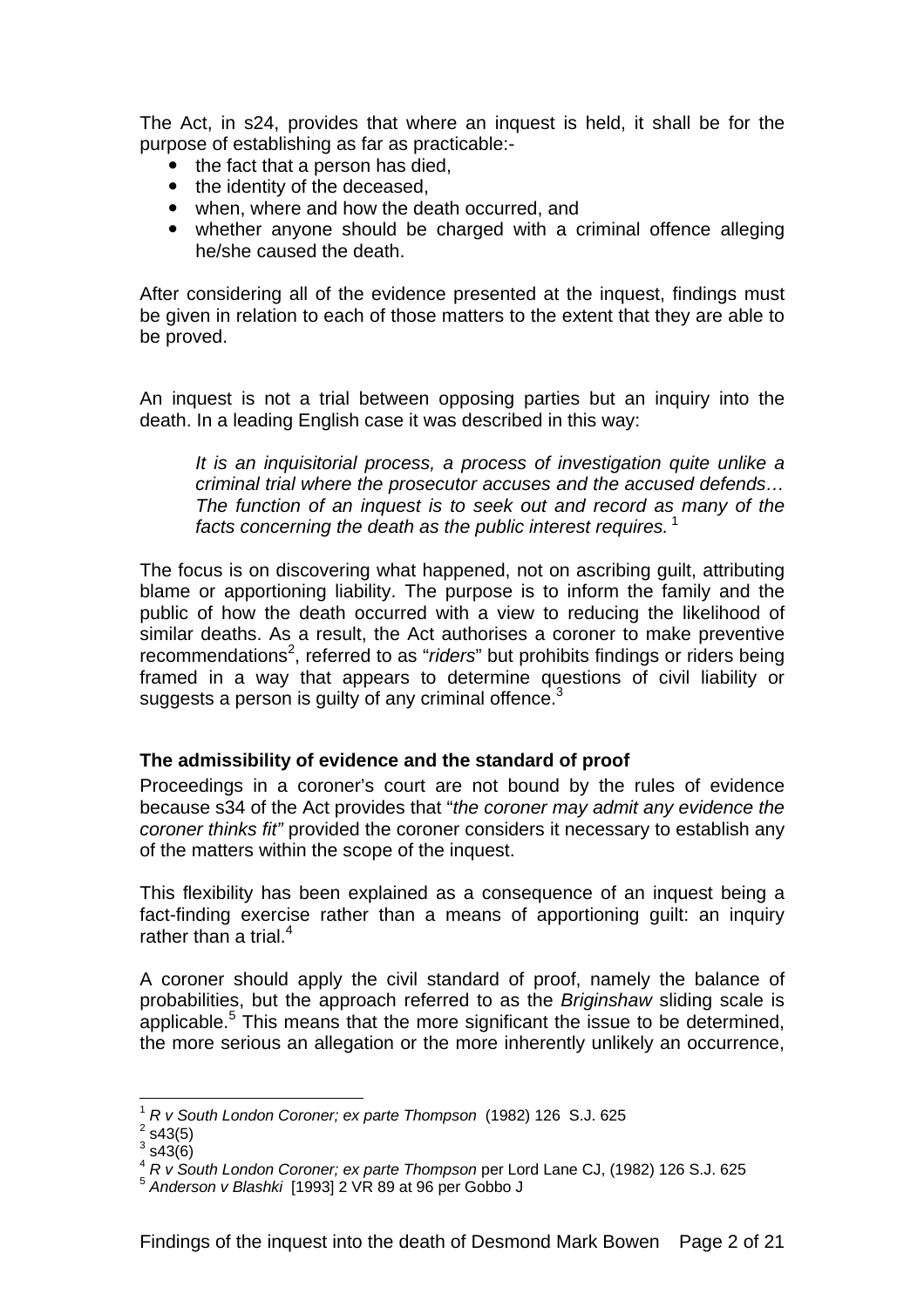the clearer and more persuasive the evidence needed for the trier of fact to be sufficiently satisfied that it has been proven to the civil standard.<sup>6</sup>

It is also clear that a coroner is obliged to comply with the rules of natural justice and to act judicially. This means that no findings adverse to the interest of any party may be made without that party first being given a right to be heard in opposition to that finding. As *Annetts v McCann<sup>8</sup>* makes clear that includes being given an opportunity to make submissions against findings that might be damaging to the reputation of any individual or organisation.

## *The investigation*

I turn now to a description of the investigation into this death.

Immediately the death was discovered, the officer on duty at the Cooktown police station called the officer in charge of the station who attended the scene. Arrangements had already been made to attempt to resuscitate the deceased. When it was apparent that they were unsuccessful, the Regional Crime Coordinator in Cairns was advised of the tragedy and he detailed the matter to the detective sergeant in charge of the Mossman Criminal Investigation Branch, Sgt Perham, for investigation.

That officer immediately drove to Cooktown and commenced the investigation. He interviewed all of those involved in the detention of Mr Bowen and arranged for the relevant places and the community police vehicle to be photographed. The physical exhibits were seized. The death was reported to the local coroner in Cairns.

The death was also reported to the Crime and Misconduct Commission and the Ethical Standards Command of the QPS. Officers from those organisations and the Regional Crime Coordinator overviewed the investigation.

The investigation report was conveyed to the local coroner on 4 March 2004. On 7 May 2004 I agreed to his request that I take over responsibility for the investigation as the undertaking of inquests imposes severe burdens on circuit magistrates.

Since that time further inquiries have been undertaken in relation to the recruitment and training of community police officers, the building of a police station in Hope Vale and various other matters

## *The inquest*

 $\overline{a}$ 

A directions hearing was held in Cooktown on 15 October 2004. Mr Plunkett was appointed counsel assisting. Leave to appear was granted to the family

 $^6$  Briginshaw v Briginshaw (1938) 60 CLR 336 at 361 per Sir Owen Dixon J

<sup>7</sup> *Harmsworth v State Coroner* [1989] VR 989 at 994 and see a useful discussion of the issue in Freckelton I., "Inquest Law" in *The inquest handbook*, Selby H., Federation Press, 1998 at 13

<sup>8</sup> (1990) 65 ALJR 167 at 168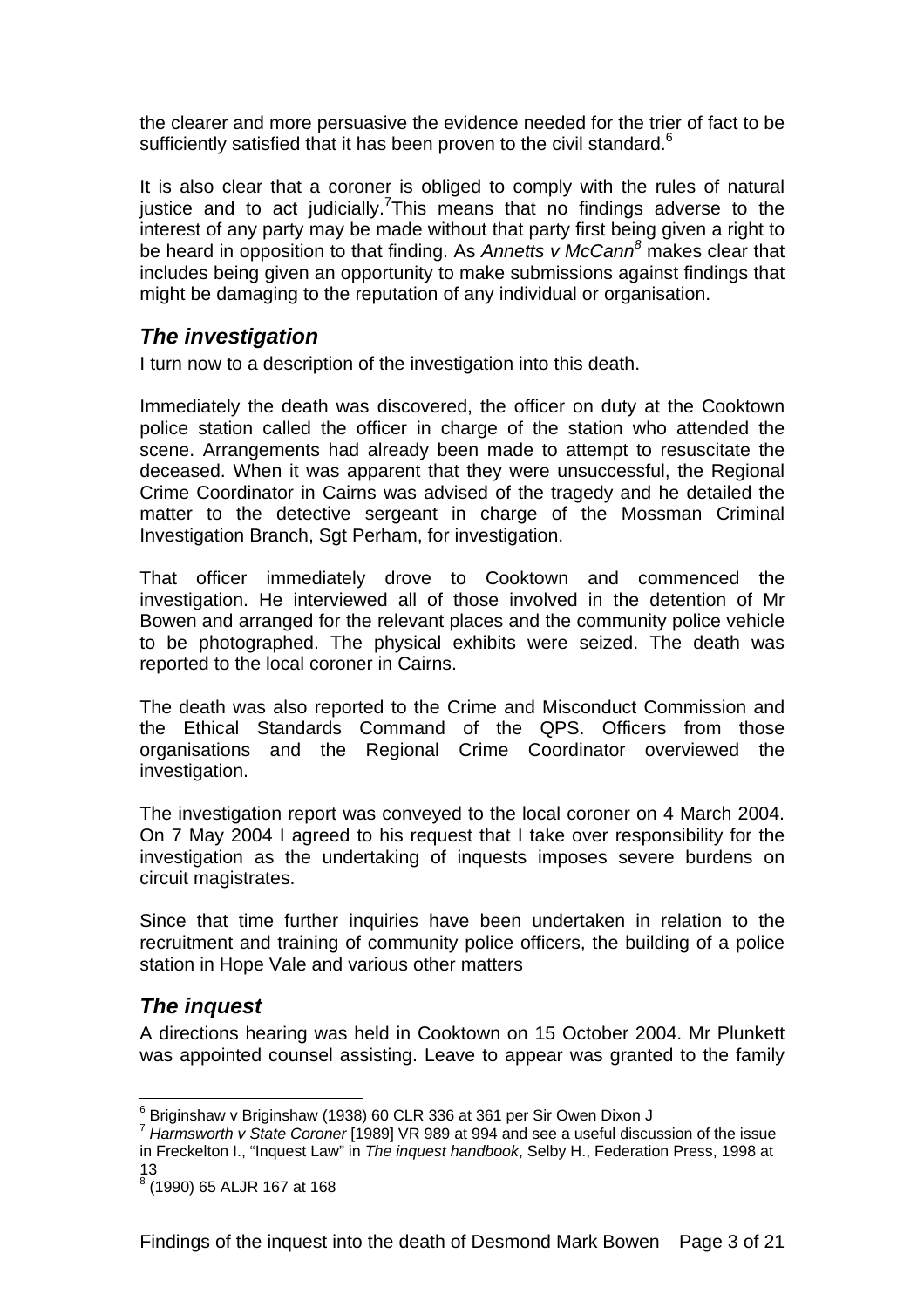of Mr Bowen, the Commissioner of the QPS the Hope Vale Community Council and the Aboriginal community police officers. Later, leave was also granted for the officer in charge of the Cooktown police station to be represented The inquest was then adjourned until 1 February 2005 but it was unable to proceed on that day. When it resumed, on 5 April, evidence was taken from 18 witnesses over two days and 78 exhibits were tendered.

### *The evidence*

I turn now to the evidence. I can not, of course, even summarise all of the information contained in the exhibits and transcript but I consider it appropriate to record in these reasons the evidence I believe is necessary to understand the findings I have made.

### **Background**

The deceased had been in a long standing relationship with Paula Fullagar. They had both lived in Hope Vale or nearby for all of their lives and had many extended family members in the area. In about January 2003, after their daughter was born, they moved from Starcke Station where they had been living with the deceased's parents, back into Hope Vale.

The deceased worked with the Community Development Employment Program but most of the money he made there went to servicing a car loan.

He regularly drank to excess and abused marihuana. He also engaged in domestic violence towards Paula and indeed in April 2003 there was in existence a domestic violence order, taken out in May 2002, that required the deceased to refrain from committing acts of domestic violence against her.

### **The events on the day of the deceased's death**

Sadly, on the day of his death the deceased breached this order. On that day, he had been drinking at home with two friends; Neville Gibson, who lived next door and James Crawford. They started drinking at about 3 o'clock and by 8 or 9 pm they had nearly finished two cartons of stubbies each containing twenty four 260 ml bottles of beer. At this stage, the deceased became angry that Paula had not prepared an evening meal and went to wake her from their bedroom where she was sleeping with their baby daughter. Paula says the deceased punched her once, forcefully, to the forehead. Numerous other witnesses report having seen a lump on her head consistent with such a blow. A photograph of the injury taken by police the next day was tendered in evidence.

Paula went next door to borrow an onion to use in making the meal the deceased had demanded. While there some of the women noticed the injury to Paula's forehead and she told them the deceased had assaulted her. One of the women went to get Paula's mother, Grace Rosendale, who lived not far away.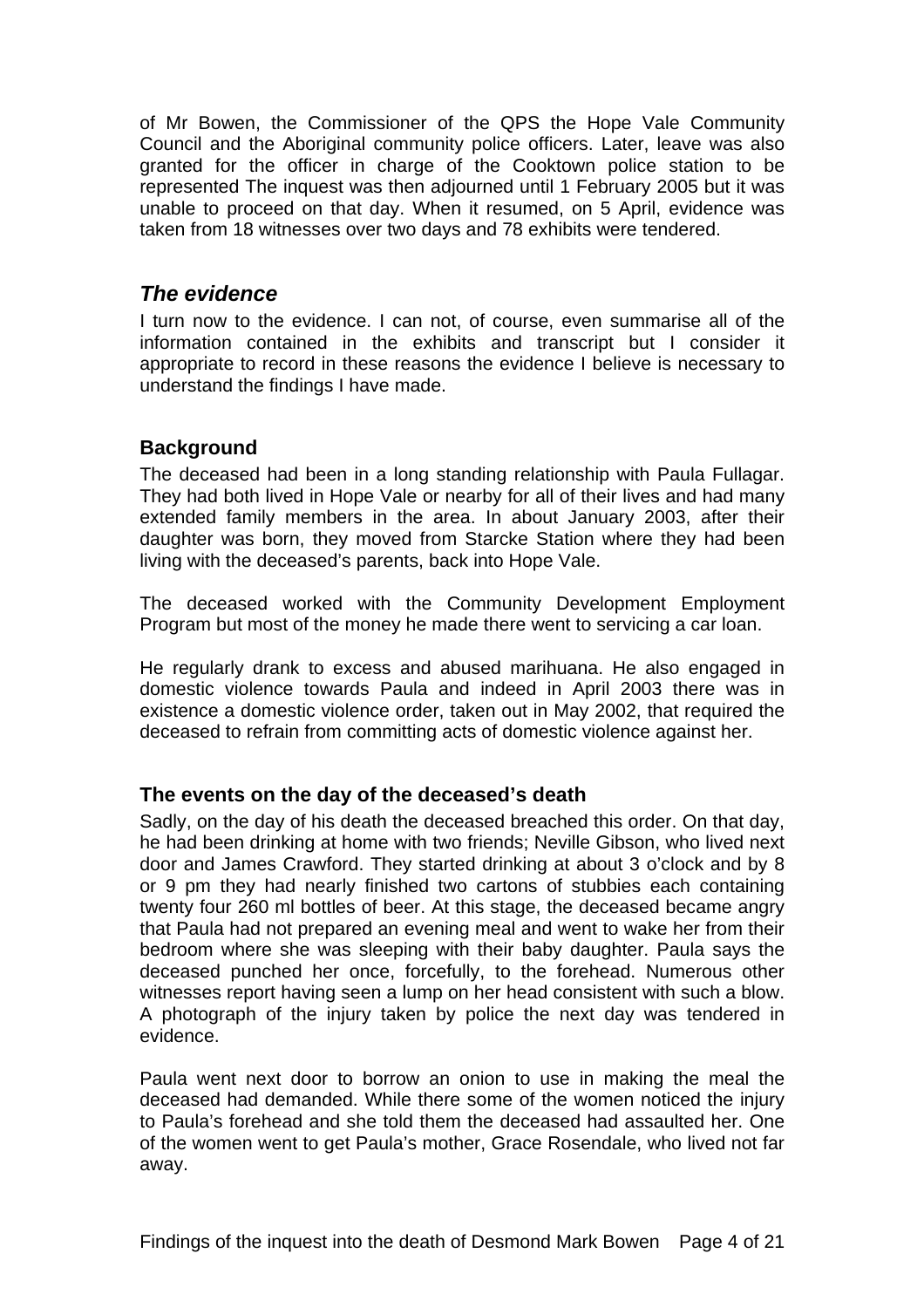When the messenger got to Grace's house, Grace asked her to call the community police and to arrange for the police to meet her at Paula's house. The officer who took that call, Bevan Bowen agreed to that request but said that he'd have to wait until the police van returned to the station.

Paula's mother, Grace, went to Neville Gibson's house which was next door to where the deceased and Paula lived. She sent one of the boys over to get Paula because she didn't want to become involved in a confrontation with the deceased. Unfortunately, it seems the person who took this message may have been suspected by the deceased of being involved in an illicit sexual relationship with Paula. He was not well received.

At about the same time the community police van carrying Bevan Bowen, Eric Harrigan and Neville Bowen arrived. They went into the house. A short time later, so did Grace, and they all confronted the deceased about his having assaulted Paula. The deceased denied that they had been fighting. Grace said she wanted to take Paula and the baby home and the deceased became upset. There was a noisy argument which the community police were unable to resolve. It became apparent that Paula was intending to leave with her mother but the deceased said they could not take the baby, that he would take her to his sister's house.

Thinking that would be a good way to defuse the tension, the community police agreed to drive the deceased and the baby the short distance to the house of the deceased's sister.

They then returned to Paula's house to see whether she wanted to be taken to the women's shelter. There is some discrepancy as to the order of events that then transpired. On some versions, Paula, her mother and the neighbours were still standing around outside Neville Gibson's house when the community police officers arrived and asked Paula again if the deceased had assaulted her and advised her that, if he had, they could call out the state police from Cooktown to come and arrest the deceased. However, as Paula had already arranged to go with her mother and a friend to the women's shelter, she declined any further assistance from the community police. That group and the community police were just about to leave the area when the deceased came running back towards them along the footpath. On other accounts, this happened before or just as the community police were arriving back at the Gibson residence.

It is not possible or necessary to resolve this conflict in the evidence. It is agreed by all of the witnesses (at least in their statements, if not their oral evidence) that the deceased was yelling at Paula and everyone present got the impression that he was intent on assaulting her. The female neighbour, Lee Ann Wortley said in her statement, " *I remember thinking that he would hit me because he was in such a rage. He was real agro towards Paula."<sup>9</sup>* She went back inside to avoid him*.* Paula in her statement said, *"That's when he* 

exhibit 26 para12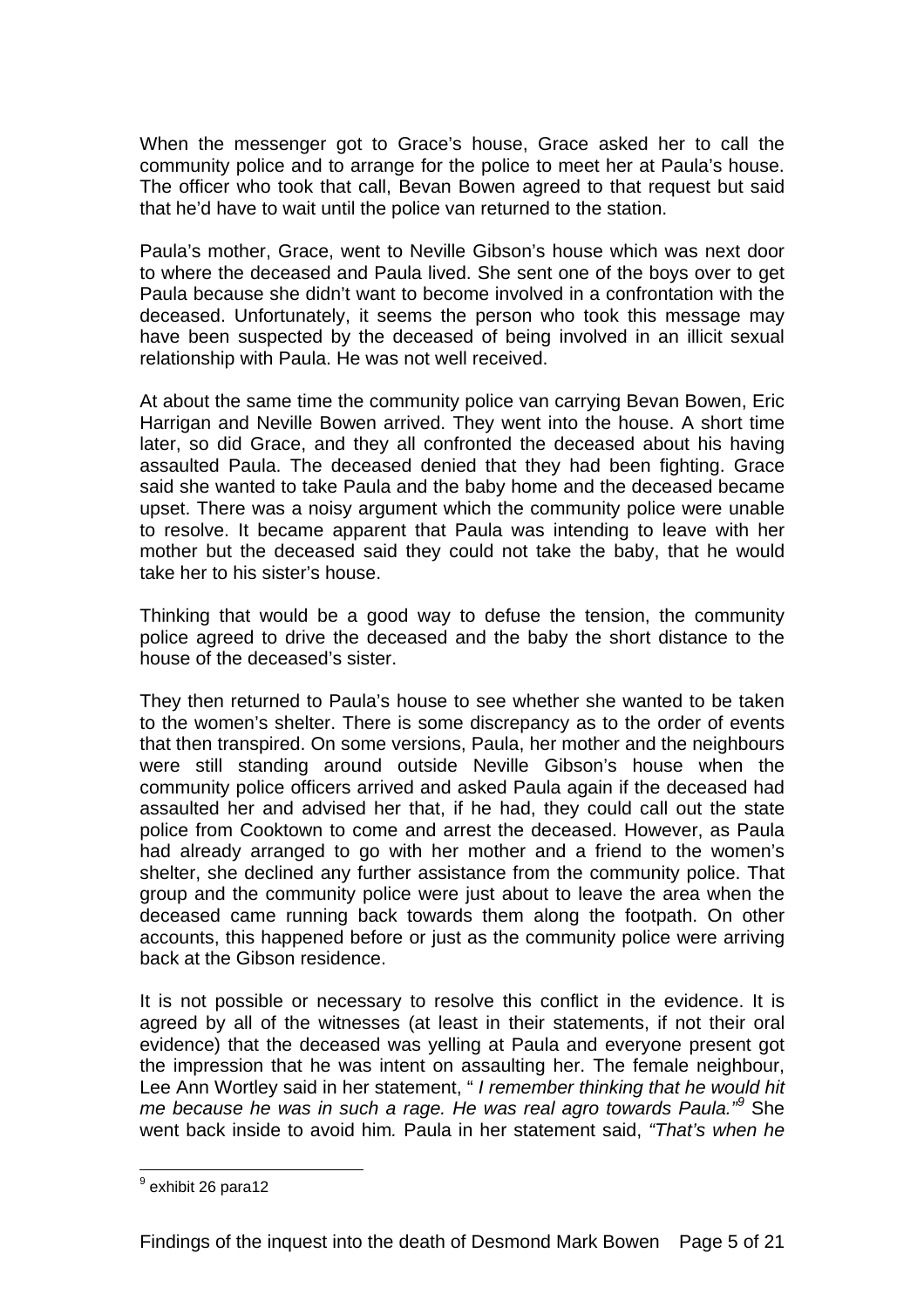*came running back and he wanted to hit me.…He was abusing Marcus and he was really drunk and aggressive."<sup>10</sup>* Neville Gibson said*, "Marky came from nowhere and wanted to get stuck into Paula but I happened to be standing in*  front of the car......I remember seeing Marky running down Kernich street *towards the car. He was swearing and saying 'where's his woman.' Marky was angry all right but he couldn't punch her because I had hold of him."11*

#### **The deceased's arrest**

Fortunately, as the above quoted passage makes plain, the male neighbour, Neville Gibson, saw that the deceased was intent on assaulting Paula and intervened. He grabbed the deceased around the arms in a bear hug. The community police, then wrestled the deceased into the police van. The witnesses say that the deceased was resisting the police and trying to avoid being put in the van but that no punches were thrown. Although it took a few minutes to get him in, no one says that any unnecessary force was used and no injuries indicating violence was done to the deceased were found on his body at autopsy. On some versions, after struggling for a few minutes, the deceased voluntarily got into the van when it was made clear that he was not going to be released.

As the police were driving away for the scene of the arrest, the deceased was abusing the police and making threats against them and those who had helped put him in the van.

The community police derive their powers from the *Hope Vale Aboriginal Council By-Laws 1994* which provide, so far as is relevant to this case, that a community police officer may arrest a person without warrant if he/she reasonably suspects that the person has committed an offence against the provisions of Division 2 of Part 2 of the by-laws and the continued liberty of the person would be likely to endanger the safety of any person.<sup>12</sup>

The offences contained within that part of the by-laws include assault<sup>13</sup> and offensive behaviour.<sup>14</sup>

I am of the view that the behaviour engaged in by the deceased justified his arrest. When they first attended at the house there was evidence that he had assaulted Paula that could have justified his arrest at that stage. The community police sensibly sought to defuse the situation by assisting the deceased leave the house. However, when the deceased came running back to where Paula and her mother were standing outside the Gibson's house, acting in a manner that led everyone there to conclude that he was going to assault his wife, the community police had to arrest him. The only reasonable conclusion that could be drawn from his attempt to attack Paula, his resistance to his arrest and his threats to the community police and others,

<sup>&</sup>lt;sup>10</sup> Exhibit 22 para 14

<sup>&</sup>lt;sup>11</sup> Exhibit 24 para 14 and 15<br><sup>12</sup> Exhibit 46 Power of arrest - para 1.03<br><sup>13</sup> Exhibit 45 para 2.07<br><sup>14</sup> ibid para 2.09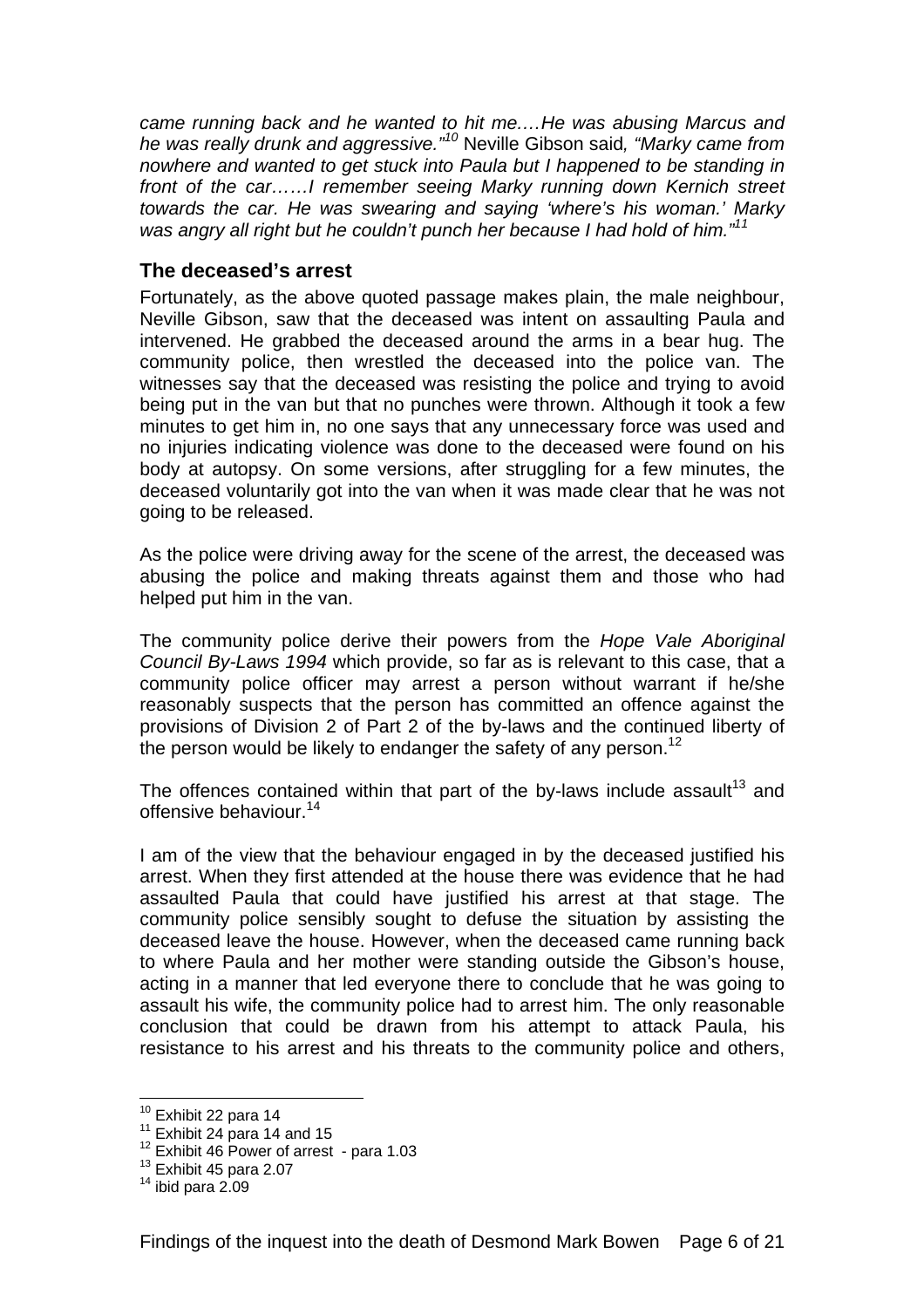was that unless he was arrested the deceased was likely to endanger the safety of others.

After the community police had arrested the deceased, as it was not possible to bring him immediately before a court having regard to the time of day, they needed to consider whether he should be granted bail.<sup>15</sup> The likelihood that he would endanger the safety of others was sufficient justification for refusing to release the deceased on bail. The threats he made while in the back of the police van re-enforce this view.

When that decision had been made, properly in my view, the community police were obliged by the provision of the by-laws to take the deceased to a watch house under the control of the QPS.<sup>16</sup>

If any further authority is needed for the actions of the community police, I am of the view that it is provided by the provisions of section 260 of the *Criminal Code* which authorises any person who witnesses a breach of the peace.<sup>17</sup> to use such force as is reasonably necessary to detain any person who appears likely to continue to breach the peace, for as long as is necessary to give the person into the custody of the police. For the reasons set out above, I am of the view that the community police could reasonably apprehend that the deceased was likely to continue to breach the peace. It follows, they could detain him for so long as it was necessary to deliver him into the custody of the state police.

#### **The transfer of the deceased to Cooktown**

At about 10.00 pm, community police officer Bevan Bowen rang the Cooktown police station, spoke with police liaison officer Anthony Gibson and explained the situation to him. Community police officer, Bowen, said that they wanted to bring the deceased to Cooktown because they didn't believe it was safe to release him. PLO Gibson telephoned the on call officer, Constable Liam Walker and advised him that the community police wanted to bring Mr Bowen into Cooktown. Constable Walker came back to the station, advised the officer in charge of what was proposed and sought his approval for the overtime that admitting Mr Bowen to the watch house would entail. Constable Walker then called Community Police Officer Bevan Bowen to confirm that it was appropriate for them to bring the deceased to Cooktown.

It is apparent that in making that decision, Constable Walker may not have received an entirely accurate description of the conduct of the deceased from the community police. However, I am satisfied that having been made aware that the deceased had allegedly assaulted his partner and that there was a domestic violence order in place in relation to him, there was ample justification for this decision, especially when it is recognised that the community police had, without success, already attempted the less interventionist response of taking the deceased to his sister's house. In view

 $15$  ibid para 1.04(2)

<sup>16</sup> ibid para 1.04(7)<br> $\frac{16}{16}$  ibid para 1.04(7)<br><sup>17</sup> In R v Howell [1982] 1 QB 416 at 427 the court of appeal held that a breach of the peace occurred when ever harm is done or is likely to be done to a person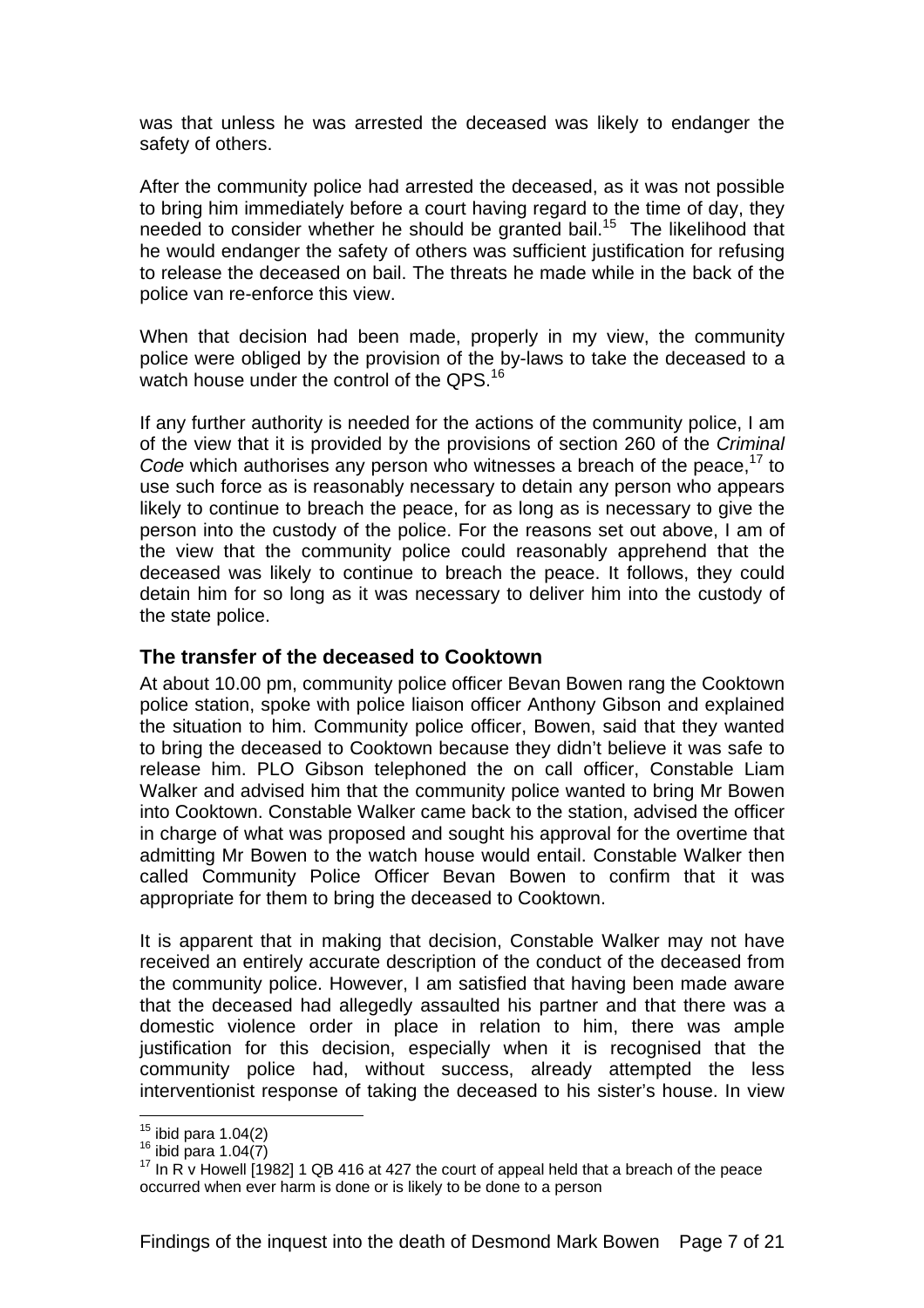of the long over due change in attitude to domestic violence on Indigenous communities, I believe that had the community police not removed the deceased from the community that night they could have been rightly criticised. I do not accept that placing him into the custody of elderly or female relatives was an acceptable option; in view of the behaviour he had displayed that day and his state of intoxication.

None of the community police officers noticed whether the deceased was wearing a belt but no consideration was given to searching the deceased before transporting him to Cooktown. The officers involved say they have never been told that they should do so and it did not occur to them that the deceased would self harm. He was not only aggressive and clearly angry about being taken into custody but also making threats about what he would do when he got out. He gave no indication that he was contemplating suicide. Each of the men had known the deceased for many years and none of them thought he was suicidal. In evidence, Neville Bowen did say he was concerned that the deceased might endanger himself but went on to say that he did not think he would commit suicide. I took Neville Bowen's comments to mean that he was concerned that if released, the deceased was at risk of doing something that he would later regret.

The community police say that as they were driving out of Hope Vale the deceased was calling out, but by the time they reached the cemetery or the end of the bitumen he'd gone quiet and they assumed he was asleep. Although one of the officers looked back at one stage as they were driving along, as there was no light in the back of the van and only a small opening to look through, he could not really see what the deceased was doing. He said he thought he appeared to be lying up against the driver's side of the cage near the back of the driving compartment.

When the community police van reached the Cooktown police station at about 10.50pm, the community police went to enter the station as Constable Walker came out to meet them. The constable immediately noticed that the person in the cage on the back of the van was in an unnatural position and so checked him. Constable Walker saw that there was a ligature around the person's neck, the other end of which appeared fastened to the mesh of the van. He checked the deceased for a pulse, found none and felt him to be cold to touch. Constable Walker then ran into the station and called Sat Cruise and the ambulance. While doing so he instructed PLO Gibson to attempt resuscitation.

PLO Gibson, with the assistance of the community police officers, removed the deceased from the vehicle. He checked for a pulse and on finding none commenced doing chest compressions in an attempt to restart the deceased's heart. No CPR mask was able to be located but Constable Walker immediately commenced mouth to mouth resuscitation. The ambulance arrived a few minutes later and the para-medics took over the resuscitation attempts. Sgt Cruise and his wife, a registered nurse, arrived at about the same time as the ambulance and she also assisted. A doctor from the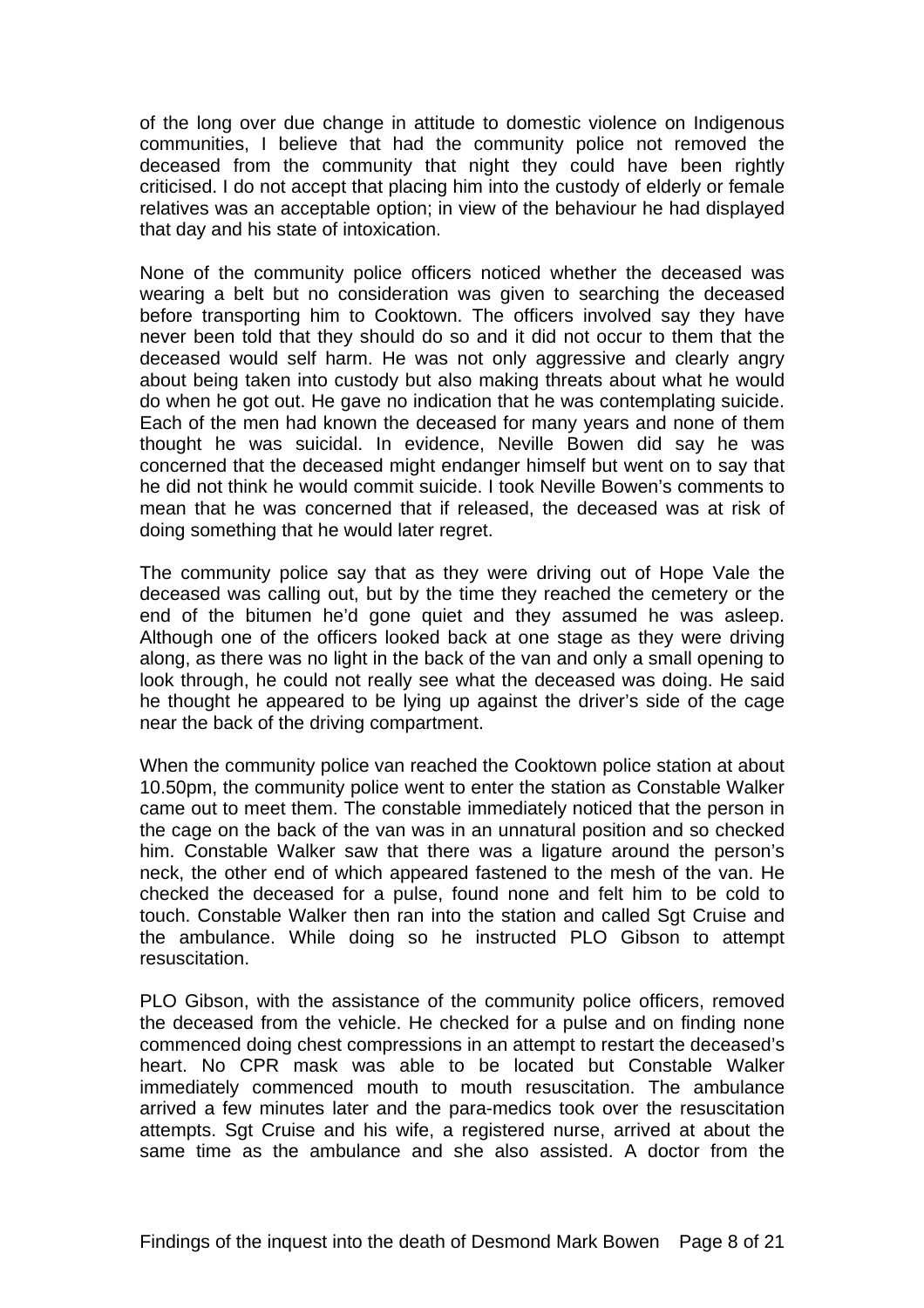hospital also attended. The resuscitation attempts were unsuccessful and the deceased was declared dead.

A statement from an expert in resuscitation, Dr Victor Callanan 18 said that by the time asphyxiation causes a person's heart to stop beating their brain is usually irreparably damaged and the chances of reviving the person with CPR is less than 1%. If CPR is delayed more than a few minutes after the heart stops, death is inevitable. In this case it can not be established exactly when the deceased lost consciousness but it seems clear that by the time he reached the Cooktown Police Station his heart was no longer beating and his body was cold. He was probably already dead. I find that nothing more could have been done by those who attempted to save him.

The body of the deceased was transported to the mortuary at the Cooktown Hospital and then to Cairns where, on 30 April 2003, an autopsy was performed by Dr David Williams an experienced forensic pathologist.

The autopsy found no significant injuries to the deceased's body, other than abrasions around the neck and a vague band on each side of the neck. The pulmonary oedema and congestion in the lungs led Dr Williams to conclude the cause of death to be asphyxia caused by hanging. The absence of injuries to the hands of the deceased or other signs of foul play, when coupled with the bruising to the strap muscles of the neck and the fact that the laryngeal skeleton and hyoid bone were intact led him to conclude that death was more likely to have been caused by self inflicted hanging than homicidal strangulation. Dr Williams noted that the deceased was severely intoxicated and that there was in his blood evidence that he had been smoking cannabis. There is no evidence that contradicts Dr Williams' conclusions which accord with those of the investigating officer.

# *Findings required by s43(2)*

I am required to find, so far as has been proved, who the deceased was and when, where and how he came by his death. As mentioned earlier, these are not criminal proceedings and I am therefore to apply the civil standard of proof when considering these issues.

As a result of considering all of the material contained in the exhibits and the evidence given by the witnesses I am able to make the following findings.

**Identity of the deceased** – the deceased was Desmond Mark Bowen

**Place of death** – he died in the back of the Hope Vale Community Police wagon at an unascertained place between Hope Vale and Cooktown.

*Date of death* – He died on 28 April 2003

 $\overline{a}$ <sup>18</sup> Exhibit 32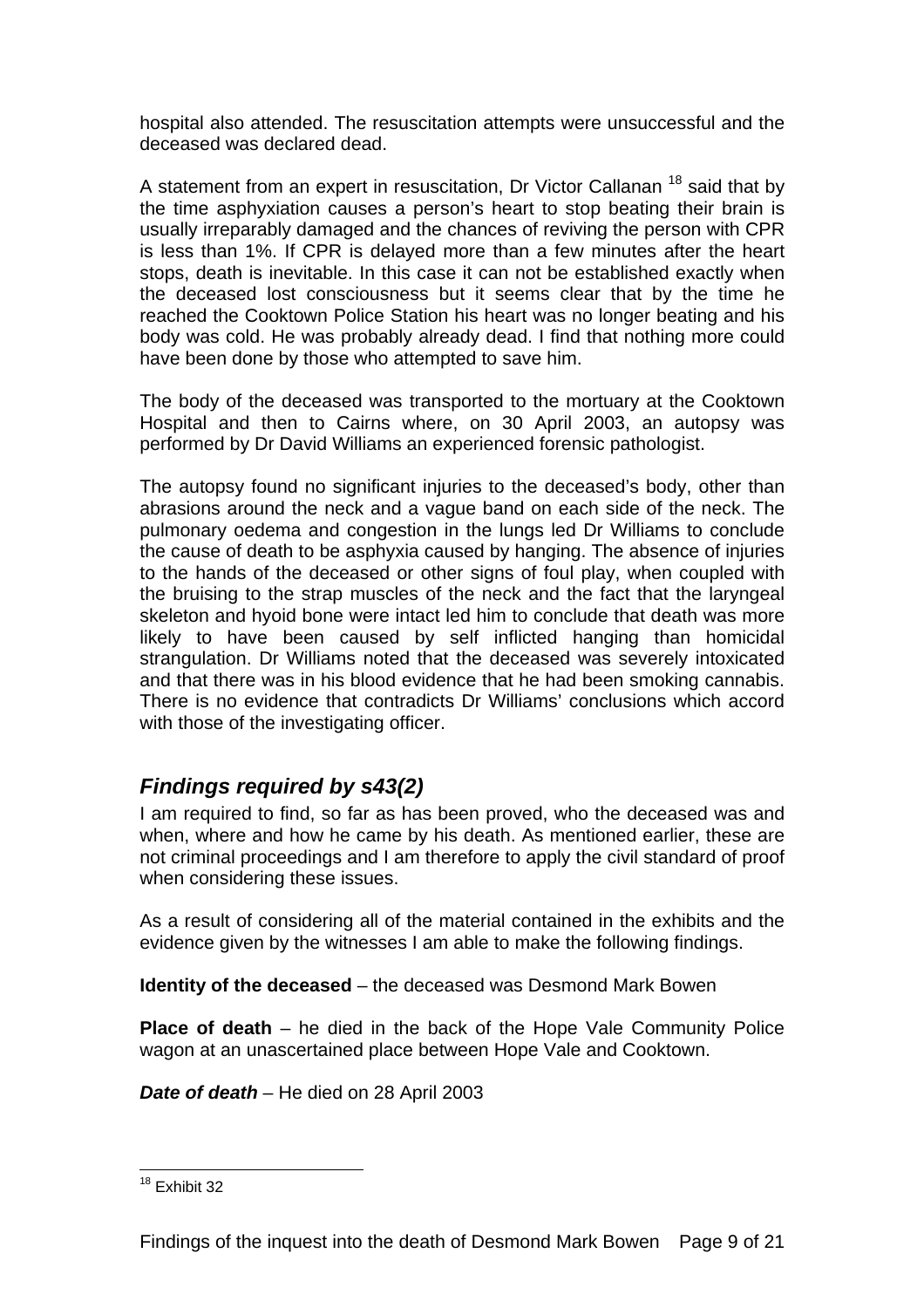**Cause of death** – The cause of death was hanging. It was self inflicted with no evidence of the involvement of any other person.

**Criminal charges** – No person should be committed to stand trial

#### *Issues of concern*

They are the bare facts and findings in relation to this death but of course there are far deeper and troubling aspects of the matter that require some comment.

The tragic death of the deceased man in the circumstances that prevailed, must for all who knew him, or have since learned of them, raise profound questions about why the death occurred and whether it could have been prevented. The loving family of the deceased man will forever grieve his loss. His baby daughter will never know her father. The involvement of long standing friends and relatives in the detention and attempted resuscitation of the deceased will have a lasting traumatic impact on them. To all of those people I offer my sincere sympathy and condolences but of course that will do little if anything to ease their pain. Nothing can bring the deceased man back but this examination of the circumstances of his death does provide an opportunity to push for changes that might reduce the likelihood of similar deaths occurring in the future.

The issues I wish to mention in that context are:

- Suicide in Indigenous communities
- Alcohol abuse

 $\overline{a}$ 

• Policing in Indigenous communities

#### **Suicide in Indigenous communities**

The issue of suicide among Indigenous Australians has been studied at length. The facts revealed by those studies are alarming. For example, in one analysis it was demonstrated that the rate of suicide among Aboriginal men is twice that of the general population.<sup>19</sup> When it is realised that Australia has one of the worst rates of suicide among the general population in the world, the magnitude of Aboriginal suicide is drawn sharply into focus.

Attempts to explain these horrifying statistics have focussed on similar high rates among other post colonial Indigenous groups around the world and referred to the breakdown of traditional social control mechanisms and the material poverty and poor health that besets almost all of these populations. However, these attempts at drawing parallels provide no explanation for the

<sup>19</sup> Hillman S., Silburn, (2000) *Suicide in Western Australia 1986 to 1997*, Perth, Youth suicide advisory committee, University of Western Australia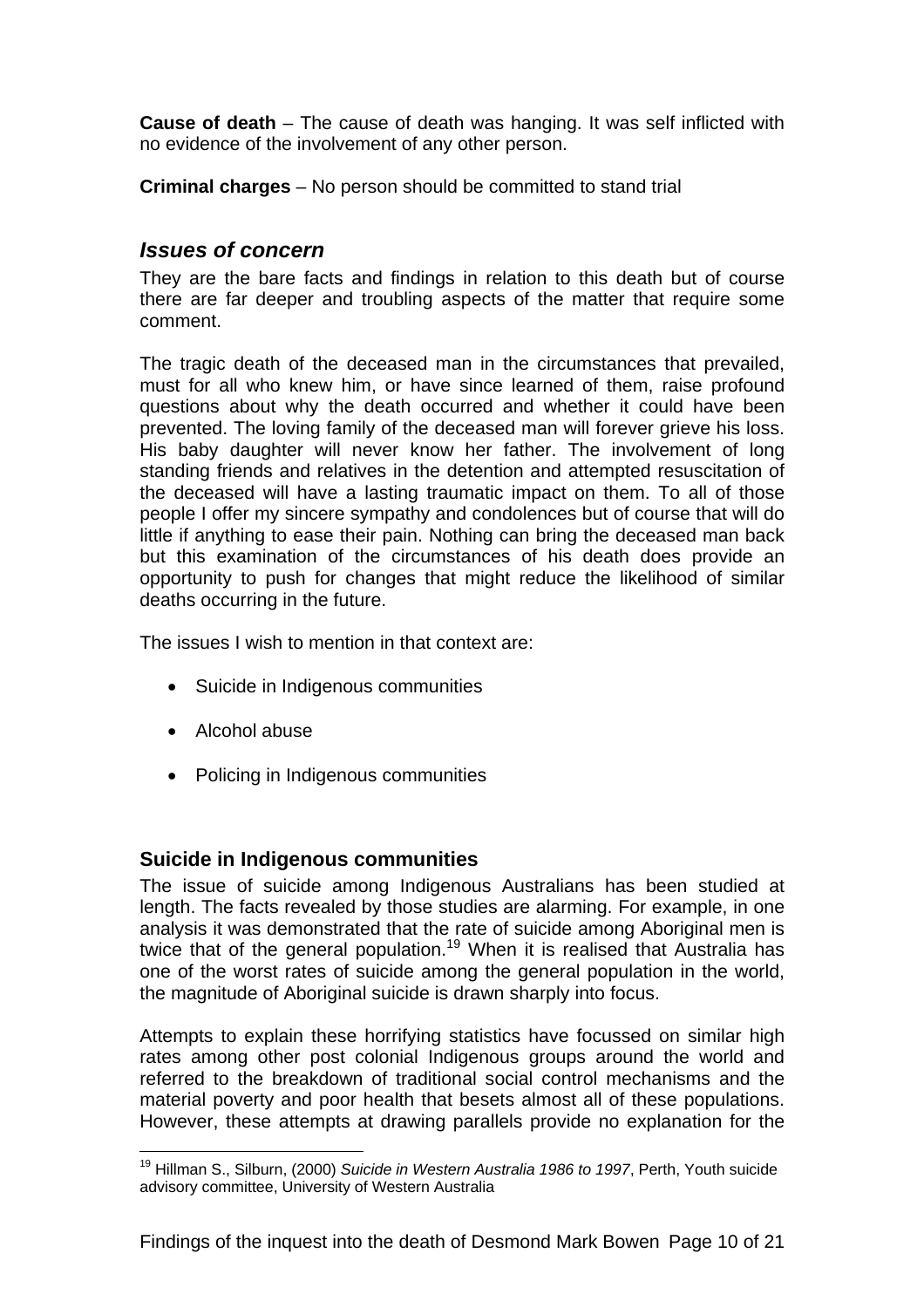frightening recent increase in Aboriginal suicide. Only three decades ago, suicide among Indigenous Australians was rare. To quote one expert who has worked extensively in Cape York, *"(S)uicide was, until the 1980s, extremely uncommon, indeed unknown in most Australian Indigenous communities"<sup>20</sup>*

It is, I would have thought, generally accepted that in that same period, greater attempts have been made to recognise and redress the harm done by the earlier treatment of the traditional owners of this land. Yet apparently, during the period when one might have thought the deleterious impacts of dispossession and domination were being ameliorated, the rate of suicide among Indigenous people has dramatically increased. Perhaps the seemingly trite title of a recent report is true – *"Aboriginal suicide is different."21*That study attempt to offer theoretical explanations for suicide rates and looks at common features, many of which were present in this case; domestic conflict, alcohol and marihuana abuse.

Suicide is undoubtedly a serious problem for the Indigenous communities around Cooktown. A basic review of police records for the Cooktown division for the period 1999 to 2004 showed 18 deaths – all but 2 by hanging. It is clear also that attempts have been made by the local community to address the phenomenon. Ms Norgard gave evidence of programs that had been implemented in Hope Vale aimed at identifying individuals who might be at risk and offering them counselling and support. She also spoke of the success of these strategies to address an outbreak of suicide attempts among the youth of Hope Vale when apparently 40 attempts were made over a three month period. However, the death investigated by this inquest is evidence that those programs have had only limited impact. For example, none of the local community police who gave evidence were aware of a "high risk list" that they could access to discover whether special precautions were needed in relation to a person in their custody and not even basic precautions were taken – an issue I will deal with later in connection with the training of community police. Further, even though the deceased had been referred to Ms Norgard for counselling by the local Life Promotions officer, who happened to be his mother, his death was not prevented.

Regrettably, after reviewing the evidence presented in this case and having considered the literature that is readily available to me, I have come to the conclusion that Indigenous suicide is too complex a question for me to make meaningful preventative recommendations about. I will therefore refrain but exhort those in positions of responsibly in this community to redouble their efforts to grapple with the problem.

#### **Alcohol abuse on Aboriginal communities**

 $\overline{a}$ 

How this death came about are in many respects is all too tragically familiar and all too obvious.

<sup>&</sup>lt;sup>20</sup> Hunter E.,(2004) *The protracted dawning of a "Bran Nue Day": Aboriginal suicide in social context (as vet unpublished)* 

*context* (as yet unpublished*)* 21 Tatz C., (1999) A report to the Criminology Research council on CRC Project 25/96-7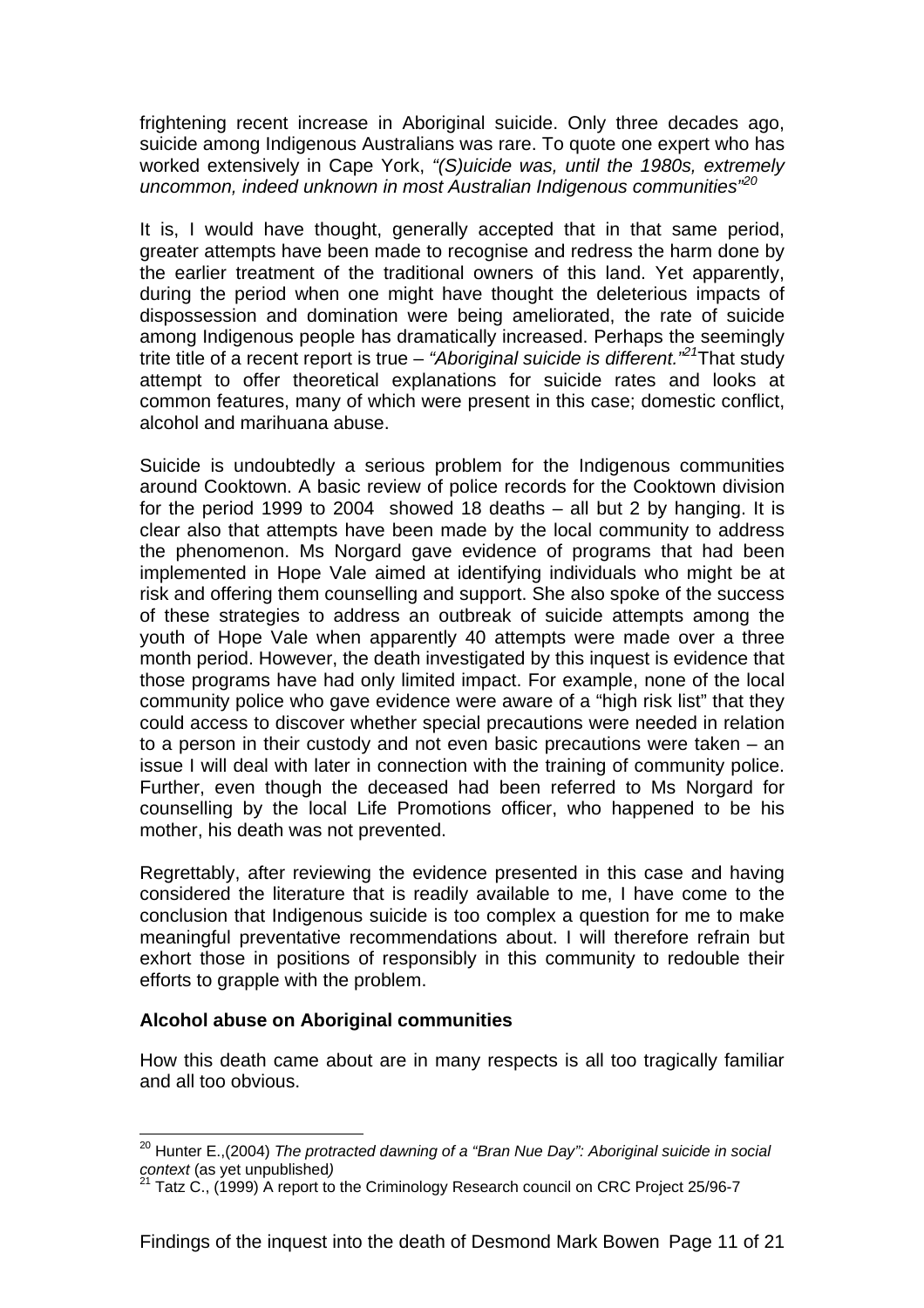Once incarcerated and alone in the back of the police van, this 27 year old man had the opportunity and means to take his own life with as little as his own belt and a hanging point from the wire mesh on the back of the community police van.

It is not without significance that the deceased was an Aboriginal male who lived on a Far North Queensland Aboriginal community, he was heavily intoxicated by alcohol and marihuana and was in a highly emotional state having just had a violent altercation with his partner and the Aboriginal Community Police.

Relevantly as far as the intoxicated state of mind of the deceased was concerned, it was observed of Queensland Aboriginal communities by Royal Commissioner Mr L F Wyvill QC some 15 years ago when reporting on deaths in other Indigenous communities  $22$ 

*The role of alcohol in triggering violence and creating a whole range of other social problems cannot be denied. The constant refrain of police on communities is that 90- 95% of crime is alcohol related and the constant complaint of nursing staff is that 90- 95% of health problems are alcohol related.* 

*…* 

*The central place of alcohol in the deaths of Noble, Hyde and Koowootha is selfevident. It, too, can be viewed as a problem with its roots in White society and the legacy of its invasion and ongoing impositions. Heavy reliance upon alcohol can be understood in terms of the lifestyle of many residents who have to contend with a wide range of stresses resulting from discrimination, unemployment, poor living conditions and a general lack of prospects. These stresses are particularly acute in the young.* 

*…* 

*Too frequently high levels of alcohol consumption are viewed simply as a cause, rather than an expression of social problems. Both professional and community members exhibited this attitude in reacting to self-injury and threats of suicide by Noble. Still, there has been a failure of both Aboriginal and European societies to come to terms with the problem of alcohol abuse, especially in the young. For Aboriginal societies the solution must ultimately strike at the deep seated causes.* 

*…* 

 $\overline{a}$ 

*Ultimately, the underlying causes of high alcohol consumption can only be addressed by the restoration to Aboriginal people of power and responsibility over their lives. In the meantime the issues cannot be ignored and alcohol availability and the existence and value of detoxification and rehabilitation centres must continue to be addressed at Yarrabah. Consideration must be given to the desirability of seeking to control alcohol related violence through the legal system or through more community oriented measures.* 

<sup>22</sup> *Royal Commission into Aboriginal Deaths in Custody Individual Report on Perry Daniel Noble, Richard Frank (Charlie) Hyde & David Mark Koowootha*, Part 7, Chapter 22 - Underlying And Other Issues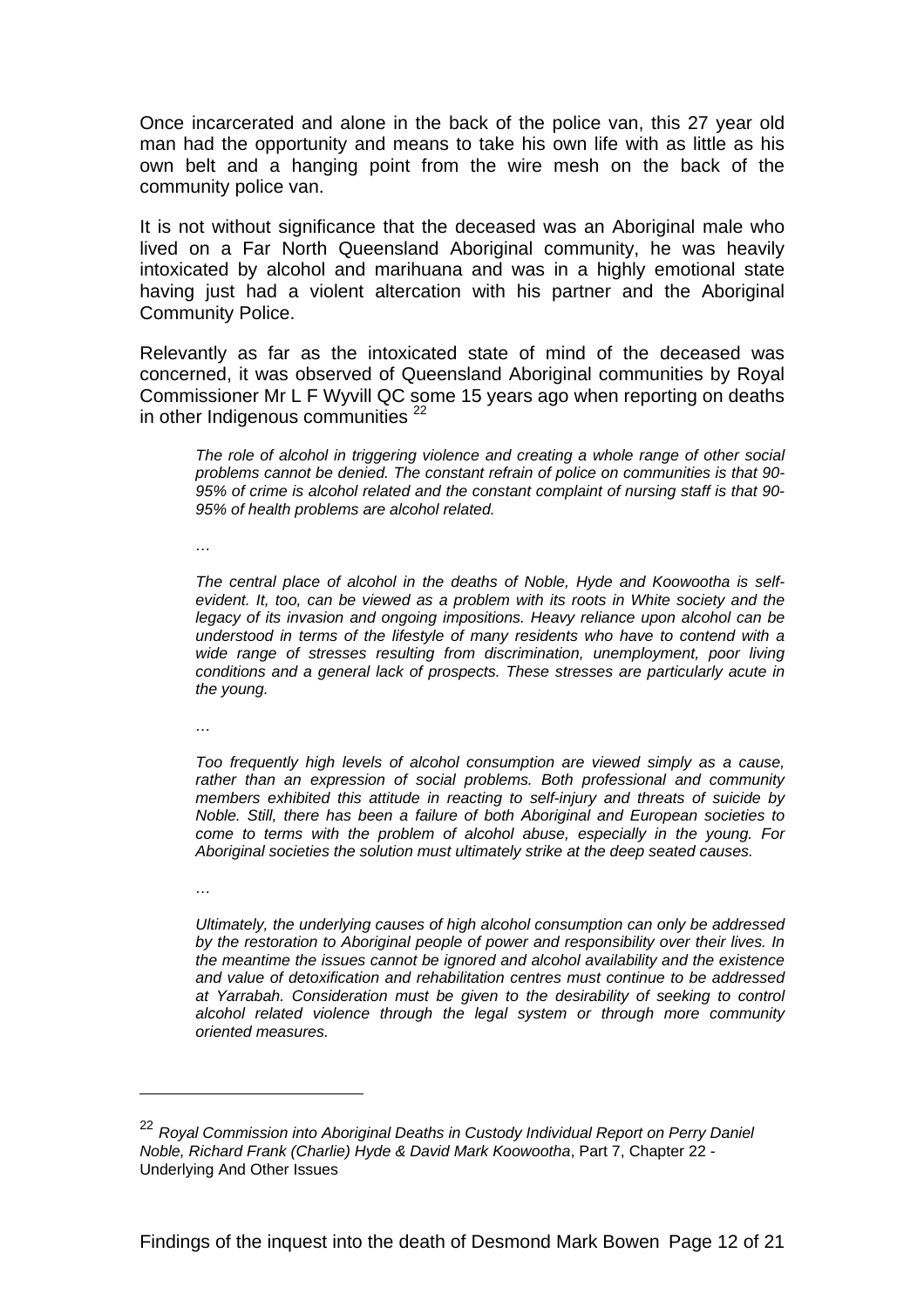This death again highlights the strained social circumstances of Aboriginal people living on Aboriginal communities in Queensland and the destructive role of alcohol especially among young males. I am of course aware of recent attempts to again seek to address the problems caused by the abuse of alcohol on Cape York communities.

However, I feel obliged to observe in these findings that the fact that the deceased was an Aboriginal male living on an Aboriginal community contributed to his intoxication and his state of mind leading to him taking his own life. I have no doubt that had the deceased not been drunk on the day of his death he would not have acted as he did. Undoubtedly, his level of risk was exacerbated by his consumption of marihuana, a factor common to many Aboriginal suicides.<sup>23</sup> It is too simplistic to say that the deceased chose to drink to excess and could have chosen not to. The fact that many Aboriginal people don't abuse alcohol does not mean that those who do are simply weak willed. Such an analysis ignores the lack of choice Aboriginal people have in so many other aspects of their lives.

While Aboriginal communities in Queensland continue to suffer from the legacy of racism, social deprivation and under resourcing, Aboriginal people will continue to be at a greater risk of alcoholism, violence and suicide than other Australians.

Simply put, there have been too many words, studies and inquiries, too much dithering and delay, and not enough action to help Aboriginal people on Queensland communities deal with these problems. There is little I can constructively add to the ongoing debate about this issue but an account of the context of this death would be incomplete without reference to the problem of alcohol abuse among some residents of Hope Vale.

# **Aboriginal community police**

When giving evidence at this inquest Inspector John Harvey and other QPS members acknowledged the invaluable contribution Aboriginal community police play across far northern Queensland. Aspects of that role mentioned were:

- Front line crime prevention,
- A first response in times of emergency,
- Intelligence gathering,
- Witness and suspect locating,
- Dissemination of information about law enforcement and public safety issues,

 $\overline{a}$ <sup>23</sup> Tatz O., (1999) op. cit at p73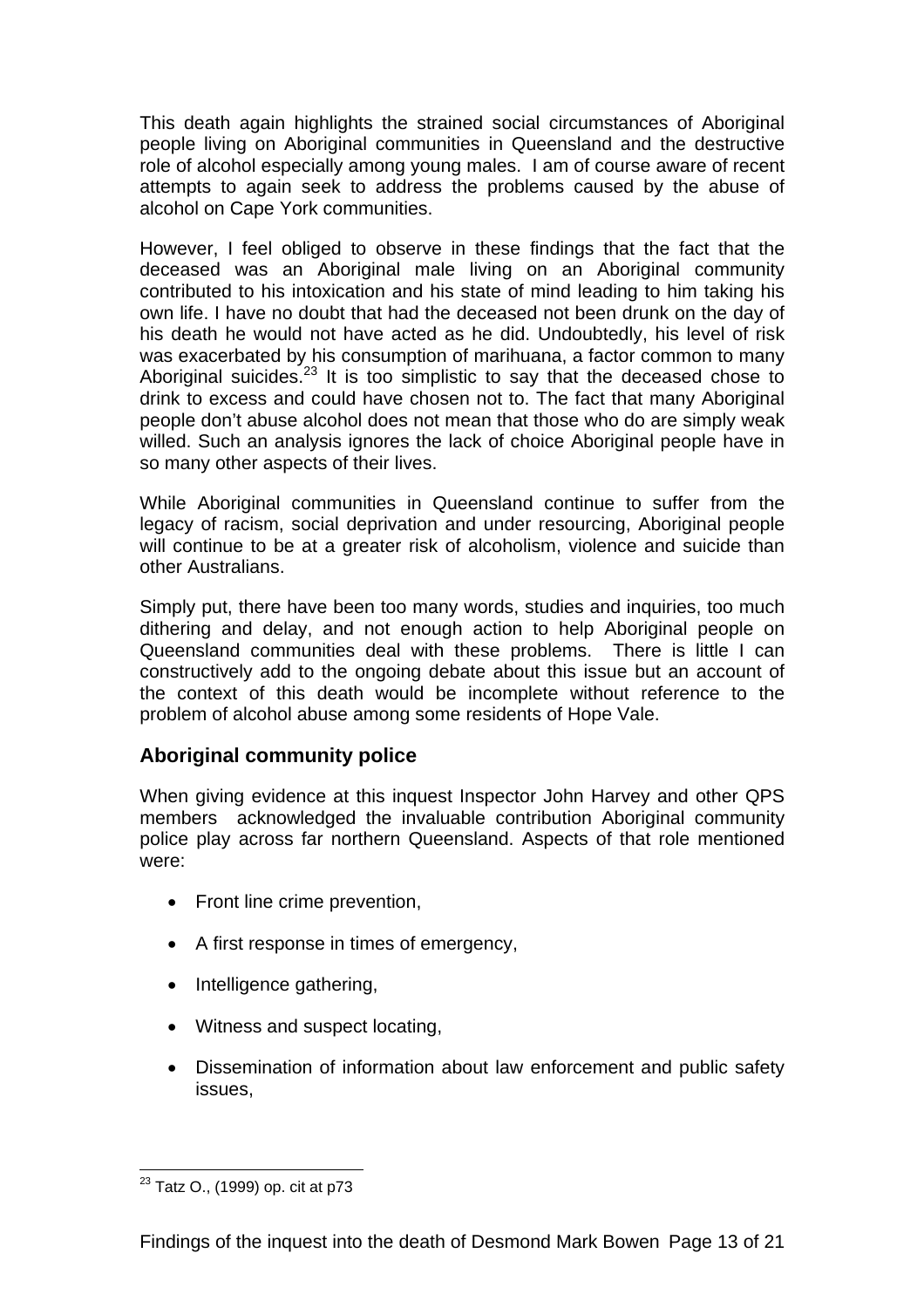• Developing cultural awareness in new state police and informants on local sensitivities and relationships.

The Cooktown police division provides a good example of the vital role these officers play. It stretches over 200 kms from the Bloomfield River in the south to Bathurst Bay in the north and contains such wild and rugged country that to drive from one end of the division to the other can take two days if weather allows land travel. It has an area of 11,850 square kms. Yet there is only one state police station situated in the township of Cooktown. The community police in Wujal Wujal and Hope Vale obviously provide essential augmentation to the delivery of policing services to the citizens of these communities. However, even a cursory examination of the support given by the government to this essential service demonstrates its gross inadequacy.

The facts of this case provide graphic evidence of this contention. The three community police involved in the arrest of the deceased man had been police officers for 4 months, 2 months and 3 weeks respectively. None had received any training. None had access to a mobile phone or a two way radio. They were not provided with hand cuffs, batons or any of the other accoutrements routinely issued to the state police. The van they were given to transport prisoners in had no internal light in the prisoner compartment and had numerous hanging points. It could not be adequately inspected from the passenger compartment. There was no watchhouse in which they could hold prisoners and when, as in this case, the Cooktown state police were not available to come to Hope Vale to take a person into their custody, the community police had to transport the prisoner into Cooktown, a distance of approximately 50 kms, much of it over unsealed roads.

Because of their lack of training, the officers did not think to search the deceased to remove his belt and did not think to keep a regular watch on him to ensure that he did not self harm. The QPS police liaison officer at Cooktown who spoke to the community police before the deceased was brought into Cooktown claims he may have suggested the community police "*keep and eye*" on the prisoner but this was denied by the community policeman concerned. In any event it didn't happen.

The community police in this case are employees of the Hope Vale Community Council. Similar arrangements exist in all but four of the 35 Aboriginal and Torres Strait Islander communities. It is therefore the responsibility of the community councils to recruit, train and equip the community police. The community councils are obviously ill-equipped to discharge this role. They have no expertise in what is clearly a very specialised function. Consider, for example, how Cooktown might fare if the QPS withdrew to Cairns and passed to the Cook Shire the responsibility for local policing. Further, as the Aboriginal community councils are totally dependent upon state government grants and have no power to raise funds by charging municipal rates as do mainstream local authorities they have dire funding shortages which results in health care, housing and other community services competing for funding with community policing. The only significant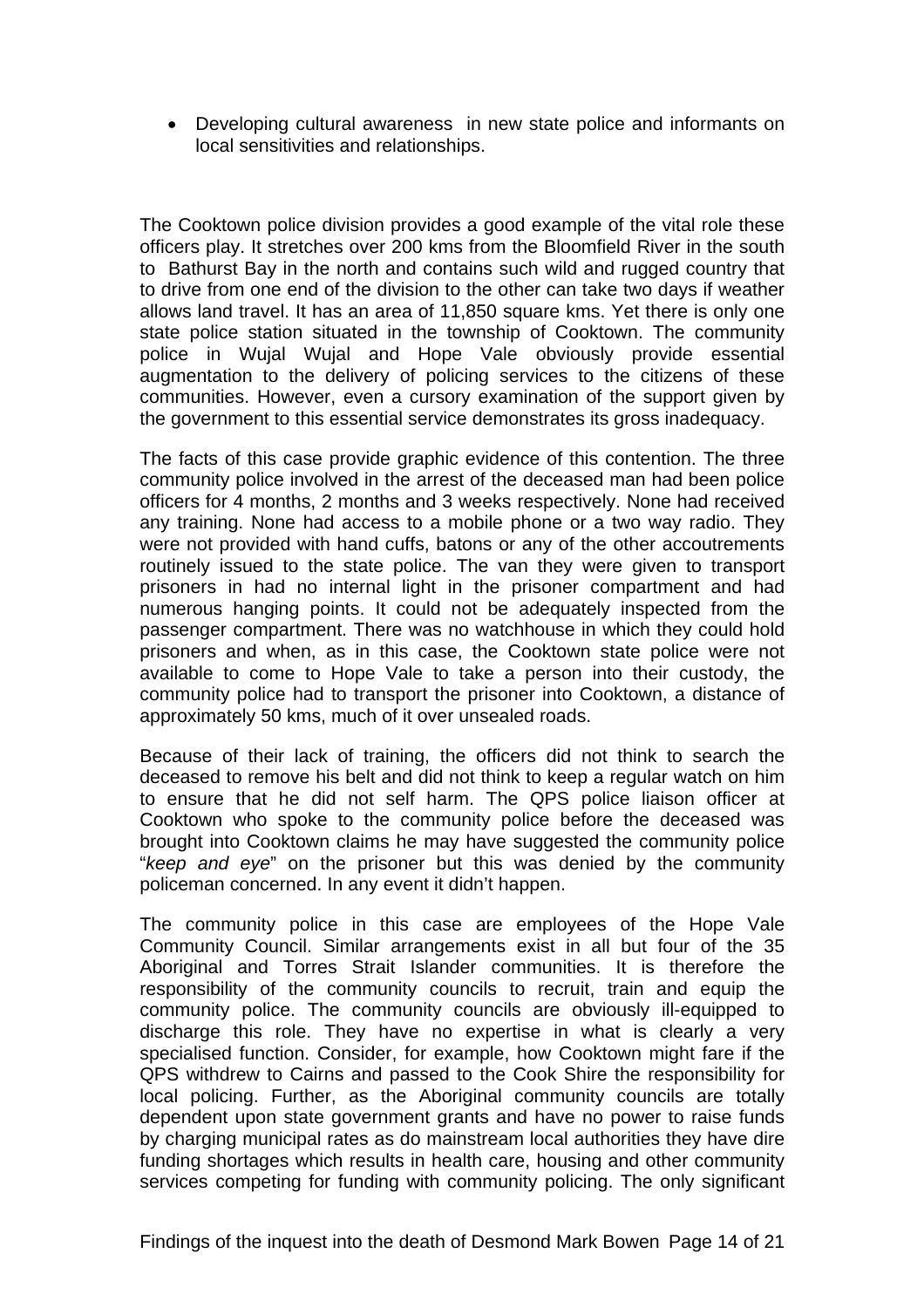alternative source of funding for the councils is licensed canteens but obviously such enterprises bring with them as many problems as the funds they generate might solve.

Although they have no statutory responsibility to do so, the QPS has commendably attempted to provide training for Aboriginal community police and has devoted considerable resources to this activity. It was suggested in the very competent and thorough report of Sgt Perham, that training was difficult to effectively deliver because of a high turn over among community police members. None the less, QPS witnesses sought to persuade me that the problem has eased, at least in this district, as a result of a more concerted effort on the part of the Police Service to deliver block training and greater stability among the Hope Vale community police contingent. That assurance was demonstrated to be illusory when the officer in charge of Hope Vale community police gave evidence. He told the inquest that the Hope Vale contingent now only consisted of himself and one other officer and that although he had received some training in crime prevention he knew noting about custody awareness issues. When questioned about the difficulty in recruiting and retaining suitable people to be community police officers that officer, Sgt Trevor Gibson, referred to the poor pay and the lack of any opportunity for career advancement. Other witnesses referred to the difficulty of policing in a community in which personal relationships between senior members of a community council might be used to undermine or over turn action taken by the community police.

I don't mean to suggest that nothing has been done to address the deficiencies highlighted by this death. The community police van was immediately replaced with a more suitable vehicle and training in custody awareness issues was provided to community police from Hope Vale and Wujal Wujal. However, none of the Hope Vale officers who attended that training remain in the community police service. Standard operating procedures were developed that are designed to ensure that prisoners are only transported by community police officers who have received custody awareness issues training. In view of the evidence of Sgt Gibson it is difficult to see how this could be complied with.

However, a solution to these problems, in so far as they apply to Hope Vale, seems to be at hand with the announcement that a QPS station will soon be built at that community; indeed earthworks commenced on the same day as this inquest. However, there remain four other Aboriginal communities<sup>24</sup> in which community police are the sole local providers of policing services.

When one looks at the history of the decision to commence building a police station at Hope Vale it is difficult to be confident that the needs of these communities will be addressed in the near future.

Recommendations to Government for the building of a police station at Hope Vale were made in the following reports:-

 $\overline{a}$ <sup>24</sup> Injinoo, Naprunam, New Mapoon and Wujal Wujal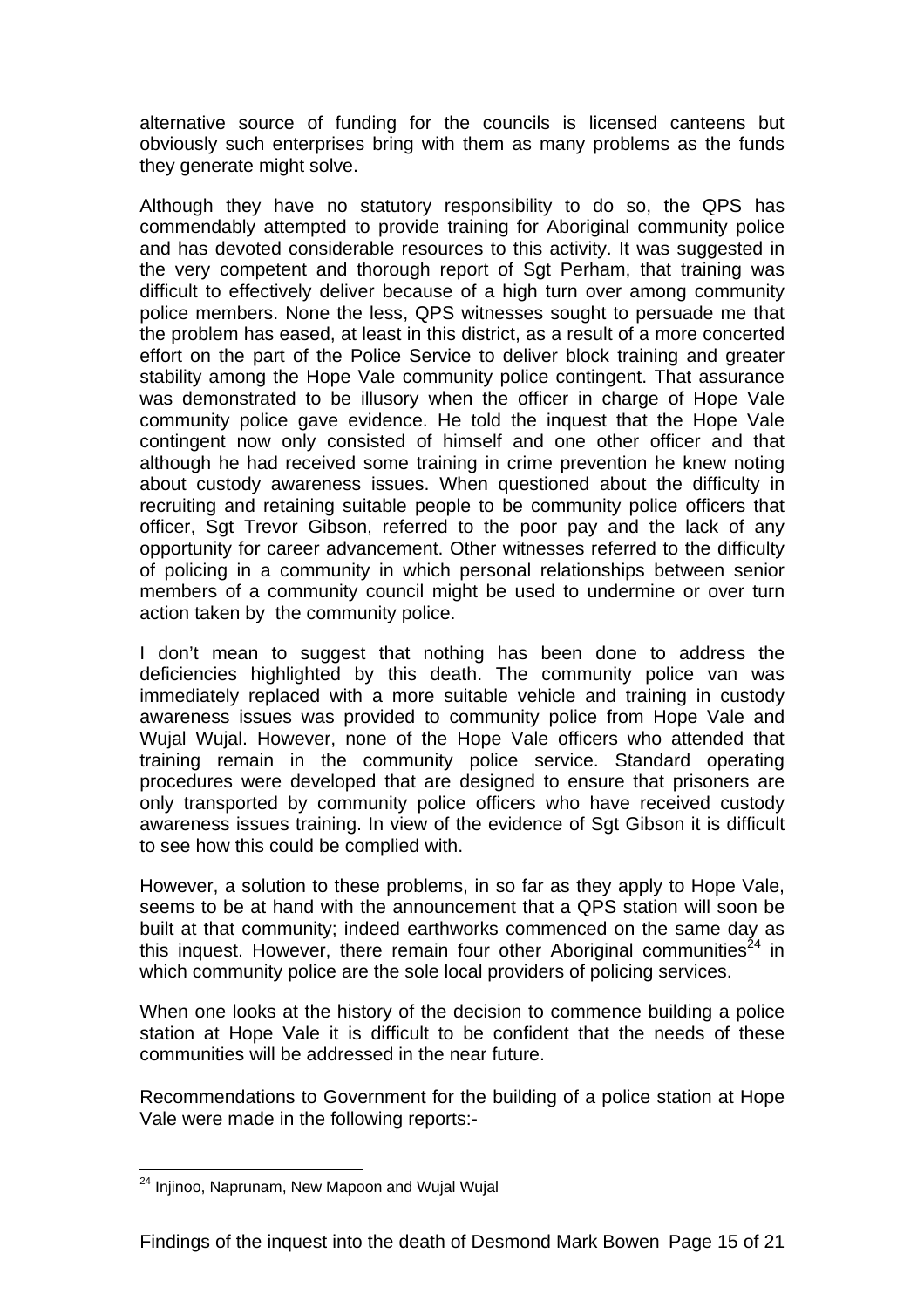- On 2 July 1987 in the *Powder-Law Report*, the results of independent inquiry by Messrs E J Law and P Powder into possible causes for Aboriginal suicides recommended a new police station at Hope Vale (recommendation 3 on page 6);
- In the early 1991 this recommendation in the *Powder-Law Report* was endorsed by Commissioner Lew Wyvill QC, Royal Commissioner into Aboriginal Deaths in Custody in the individual death report of Alistair Albert Riversleigh;
- On 25 August 1994 the *Queensland Police Service Review of Policing in Remote Aboriginal and Torres Strait Islander Communities* recommended the establishment of a two person station at Hope Vale (recommendation 5.6 on page 7 of the Executive Summary;
- In November 1998 the Indigenous Advisory Council sponsored Hope Vale Planning and Awareness Workshop held on 25 and 26 February 1998 recommended the upgrading of the Aboriginal Community police station and watch house (recommendation 13, page 6)

The history of recommendations for the proper resourcing of community police is equally tortured:

- In 1986 the Australian Law Reform Report Commission recommended that Aboriginal Police Aides should have a career path after necessary training in the regular police force, periodic review and adequate police powers and they should not be seen as a second hand police force;
- On 2 July 1987 in the *Powder-Law Report*, the results of independent inquiry by Messrs E J Law and P Powder into possible causes for Aboriginal suicides and suggested solutions sets out in detail the results of investigations into 14 Queensland Aboriginal communities. The first item listed in the 'Major Recommendations' called for "effective training and career paths for Community Police". (recommendation 1 on page 6);
- In 1988 the Aboriginal Co-ordinating Council recommended that consideration be given to the incorporation of Aboriginal Community Police as special constables of the Queensland Police Service and to consider ways to financially assist the Community Police such as providing them with uniforms, training, equipment and vehicles;
- In 1991 Commissioner Lew Wyvill QC, Royal Commissioner into Aboriginal Deaths in Custody in Individual Reports on:-
	- *Perry Daniel Noble, Richard Frank (Charlie) Hyde & David Mark Koowootha*, PART 7, Chapter 22 - Underlying And Other Issues;
	- *The Young Man Who Died At Aurukun on 11 April 1987*  in Chapter 1. Police And Social Control;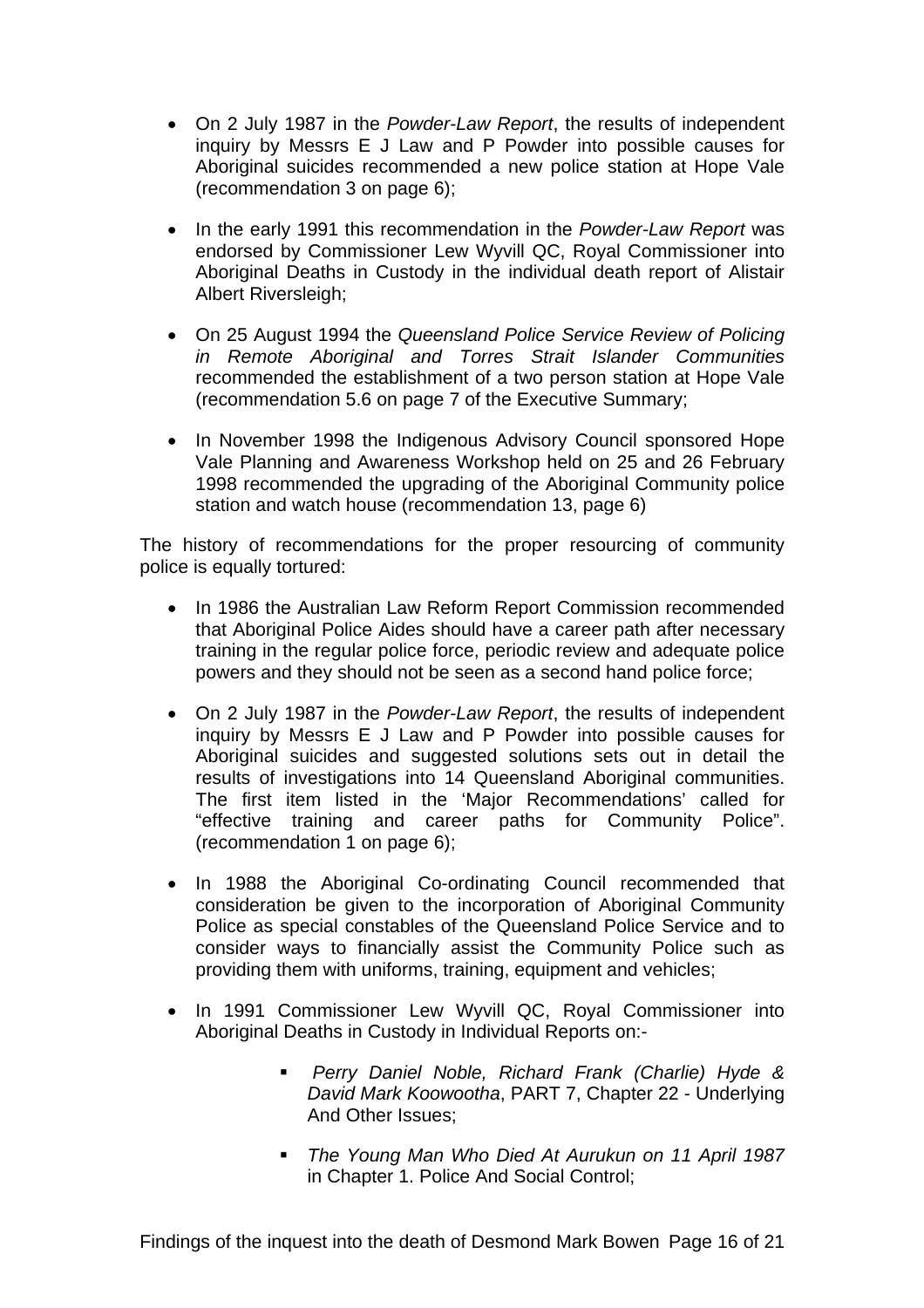- *The Young Man Who Died At Wujal Wujal on 29 March 1987* in *Chapter 1. Policing And Social Control*;
- *Alistair Albert Riversleigh*, Commissioner Wyvill QC in *Chapter– 9.1 Aboriginal Police*;

commented on the lamentable state of the under resourcing of Aboriginal Community Police in Queensland, the absence of a career structure, formal qualifications, character checks, and training and found that many of the deaths in custody would have been preventable if the Aboriginal Police had been properly trained.

- In 1991 the Royal Commission into Aboriginal Deaths in Custody, National Report, Volume 1, The Queensland Community LockUps, National Report, Volume 4, Aboriginal Police Aides, National Report, Volume 2, Queensland, further called for the resourcing and proper training of Aboriginal Community Police;
- The summary of *Review and Recommendations* of the Royal Commission recommended that :
	- o "That Police Services in their ongoing review of the allocation of resources should closely examine, in collaboration with Aboriginal organizations, whether there is a sufficient emphasis on community policing. In the course of that process of review, they should, in negotiation with appropriate Aboriginal organizations and people, consider whether: a. There is overpolicing or inappropriate policing of Aboriginal people in any city or regional centre or country town; b. The policing provided to more remote communities is adequate and appropriate to meet the needs of those communities and, in particular, to meet the needs of women in those communities; and c. There is sufficient emphasis on crime prevention and liaison work and training directed to such work" (Recommendation 88, page 28)
	- o "That the question of Community Police in Queensland and the powers and responsibilities of Community Councils in relation to them be urgently reviewed" (recommendation 232, page 50)
- In 1991 the Legislative Review Committee in a *Final Report of an Inquiry into the Legislation relating to the Management of Aboriginal and Torres Strait Islander Communities in Queensland* , while not preempting community choice, welcomed a proposal for the policing of communities which involved the integration of the Community Police into the State Police Service (page 17);
- In 1993 the Aboriginal Co-ordinating Council Discussion Paper again called for substantial improvement in Community policing;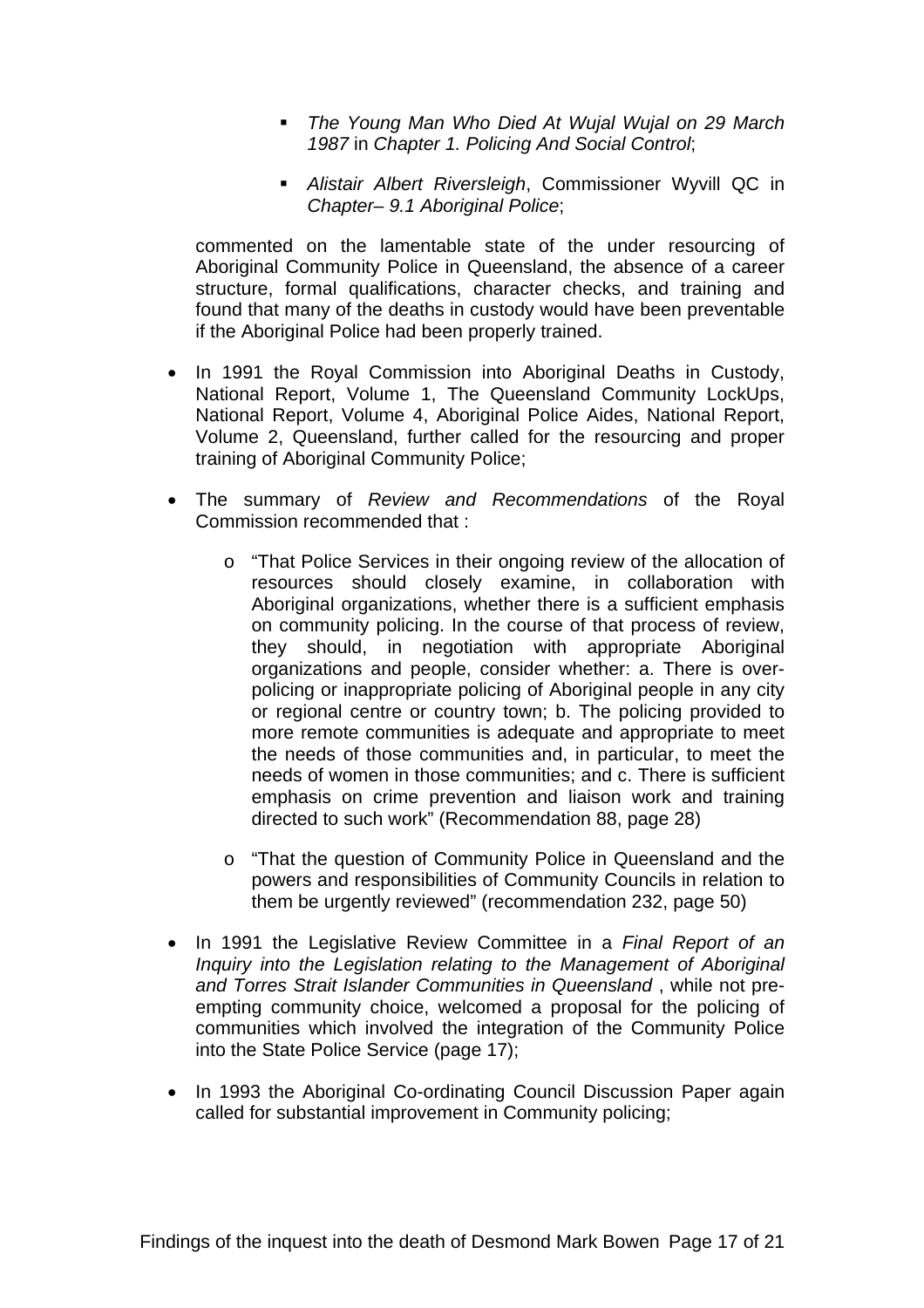- In 1993 the Aboriginal Community Representatives Workshop in Cairns (13-15 April 1993) assessed that the expectations placed on Aboriginal Community Police were unrealistic;
- On 25 August 1994 the *Queensland Police Service Review of Policing in Remote Aboriginal and Torres Strait Islander Communities* found through extensive Aboriginal community consultations a lack of a clearly defined role for community police which affected the respect accorded by members of the community to them. It found that community police were hesitant to act in the absence of clear guidelines as to the their duties and powers. The other factors of lack of training, poor wages, lack of support from the State Police and Councils, conflicting family and work obligations and criminal history of some officers also affected their status in the community. The review reported that the issue of costs incurred by the QPS was the main reason given by State Police officers opposing employment of community police because of the assumption that it would come from the QPS budget and the need for additional funds being made available to QPS to enable a transfer of community police to the QPS. Nevertheless the review recommended that the Aboriginal Community Police be employed by the QPS contingent on additional funds being made available. The review also recommended that QPS officers be rostered at appropriate times to provide an effective, proactive and reactive policing service and to ensure adequate supervision of community police. The review recommended that individual protocols be developed between each community and the QPS to cover the roles and responsibilities of community and QPS officers. Another recommendation of the review was that the QPS provide formalised, structured and continual training to community police, with particular emphasis on watch house procedures and safe custody awareness.
- In April 1995 the Human Rights and Equal Opportunity Commission, Race Discrimination Unit, in its Mornington Island Review Report called for a substantial increase in resources and training for Aboriginal Community Police;
- In May 1996 the Office of Aboriginal and Torres Strait Islander Affairs, Brisbane in *The Local Justice Initiatives Program* [1996] AILR 86; (1996) 1 AILR sought improvements in Aboriginal Community Policing;
- In 1996 the *First Report of the Aboriginal and Torres Strait Islander Overview Committee (Queensland)*, *An Agenda for Action* [1997] AILR 29; (1997) 2 AILR 324, the Department of Families, Youth and Community Care, Brisbane, called upon the Queensland Government to delay the introduction of amendments to the Community Services Acts until after the delivery of effective training for community police, and the completion of community-wide consultation (recommendation 32). The Overview Committee called upon the Queensland Police Service to take responsibility for the supervision, training, and remuneration of Aboriginal and Torres Strait Island Council community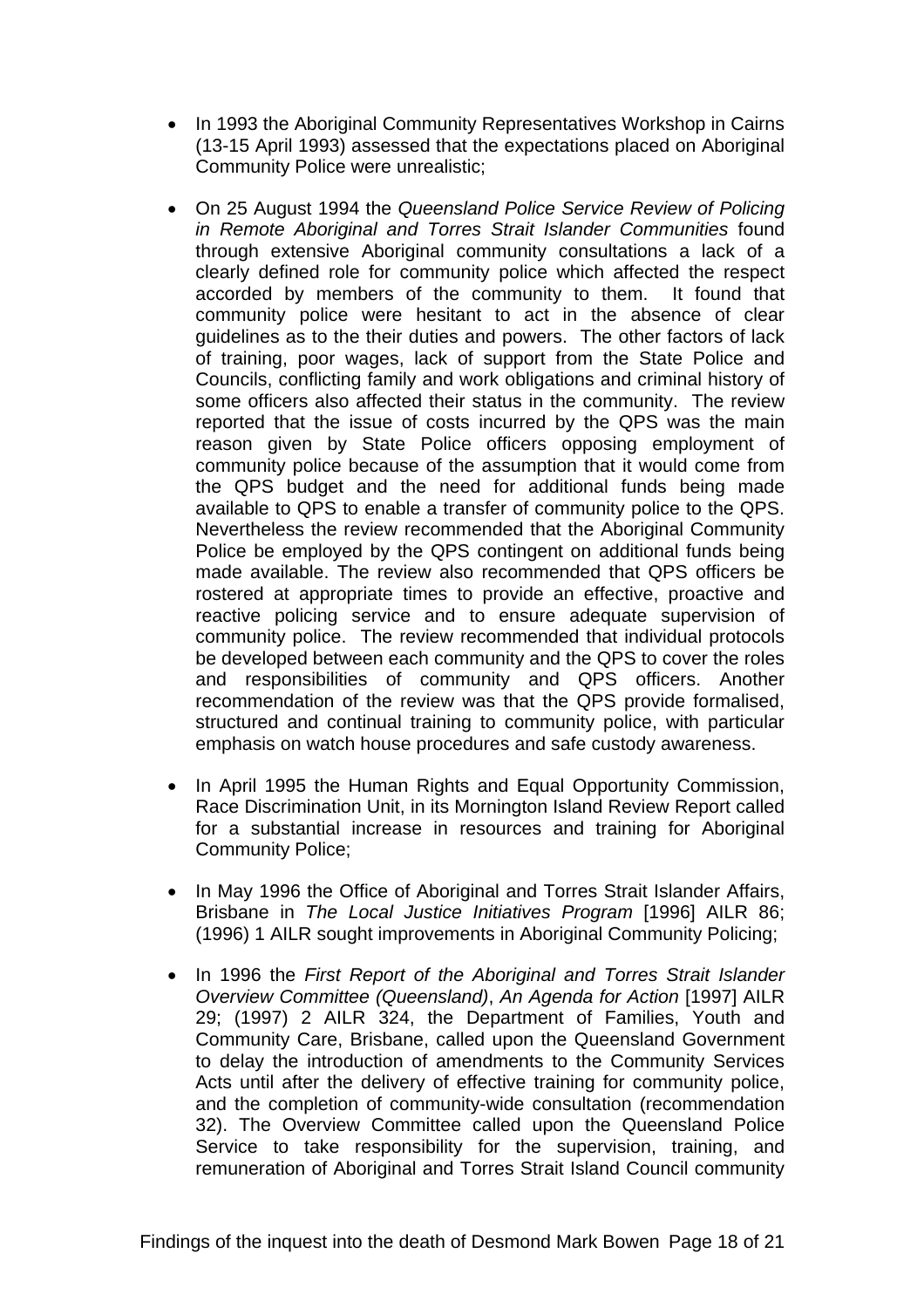police officers, who must be trained in all aspects of community policing, including the administration and execution of relevant community law and order by-laws (Recommendation 38);

- In July 1997 the Aboriginal Co-ordinating Council in the *Kowanyama Customary Law Workshop* [1998] AILR 30; (1998) 3 AILR 466 recommended that the State Government ensure appropriate training, award conditions and career structure for Community Police (recommendation 23);
- In 1997 the Human Rights and Equal Opportunity Commission, *Bringing Them Home -National Inquiry into the Separation of Aboriginal and Torres Strait Islander Children from Their Families* [1997] AILR 36; (1997) 2 AILR 286 observed there was an urgent need for training of Aboriginal Community Police;
- In 2000 the *Aboriginal and Torres Strait Islander Women's Task Force on Violence Report* [2000] AILR 20 stated that if Aboriginal Community Police are retained, either under the current arrangements or through the collaborative jurisdiction of Queensland Police and Community Councils, their training program needs review. The Task Force said it must be an accredited program under Queensland Police and given before appointees are assigned to the workplace and then as an ongoing requirement;
- In early 2000 in response to the recommendation to *1994 QPS Review*, referred to above, the Queensland Aboriginal and Torres Strait Islander Police Project (QATSIP) began. Queensland Aboriginal and Torres Strait Islander Police were established in the three communities of Baduu Island, Yarrabah and Woorabinda. The Department of Aboriginal and Islander Policy has recommended that the Queensland Government give serious consideration to the allocation of sufficient resources to the QPS to allow the expansion of this program to all Deed-of-Grant-in- Trust (DOGIT) communities.

As Sgt Perham and Inspector Harris point out in their reports into this death, under current arrangements it will be highly unlikely that the QPS will be able to adequately train and supervise community police. I whole heartedly agree with their assessment.

So far as I have been able to discover, no action has been taken to implement the recommendations of the numerous expert reports cited above that are all highly critical of the current model of community police service delivery.

On 1 July 2004, the Department of Aboriginal and Torres Strait Islander Policy (DATSIP) ceased to be responsible for the provision of support and funding of Aboriginal communities. Prior to this date DATSIP provided funding to Aboriginal Councils under the State Government Financial Aid Program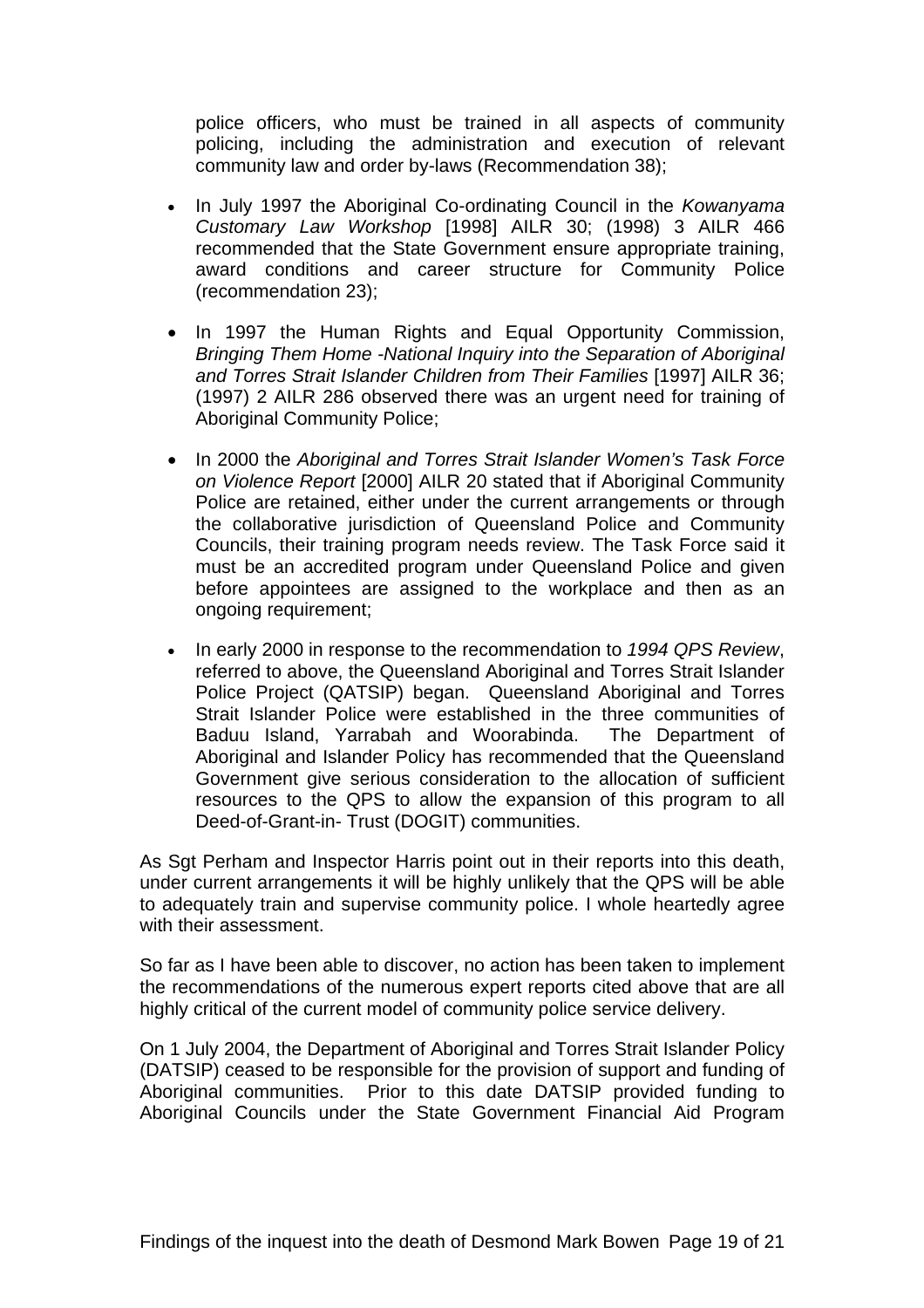(SGFA). DATSIP has advised the Court<sup>25</sup> that this funding was based on a formula that included a component for funding of community police.

DATSIP stated that Aboriginal Councils have for many years contended that SGFA funding was insufficient for Aboriginal Councils to provide the full range of services including community policing.

DATSIP say that since 1 July 2004 the Department of Local Government, Planning, Sport and Recreation assumed full responsibility for supporting Aboriginal Councils and now administers SGFA funding.

DATSIP advised the Court that while it was responsible for the administration of the *Aboriginal Communities (Justice and Land Matters) Act 1984* (formerly the *Community Services (Aboriginal) Act 1984*) and provided funds in recent years to the QPS for provision of training to community police, DATSIP now has no role in the employment of community police.

#### **Conclusions**

It is easy to conclude that the deprivations on the Aboriginal Communities in Queensland are the result of the failures of social engineering by successive Queensland Governments over the last two centuries. History has shown that the predecessor of DATSIP, the Department of Native Affairs overly and brutally administered the Aboriginal Communities akin to concentration camps.

At the outset of the  $21<sup>st</sup>$  century, government policy appears to have moved to the other extreme of the spectrum where Aboriginal leaders complain of feelings of abandonment and abdication by Government of their responsibilities to the Aboriginal people.

The Aboriginal people, especially children and women, in these remote communities are entitled to the full protection of the law enabling them to enjoy the fundamental right to security of person. The residents of Aboriginal and Torres Strait Island communities have as much right to the provision of an adequate police service as do the citizens of any other Queensland community.

Aboriginal people on communities deserve to have a properly resourced police and justice system, especially when their need for the protection of the law in most respects is substantially greater than the better resourced urban non-Aboriginal communities elsewhere in the State.

Justice and the rule of law require an end to what had long been recognised by inquiry after inquiry as an inadequate police service, delivered "on the cheap" for Aboriginal communities.

For so long as governments hesitate to commit resources and effectively restructure responsibility for policing on Aboriginal communities, the parlous

 $\overline{a}$ <sup>25</sup> Exhibit 53B